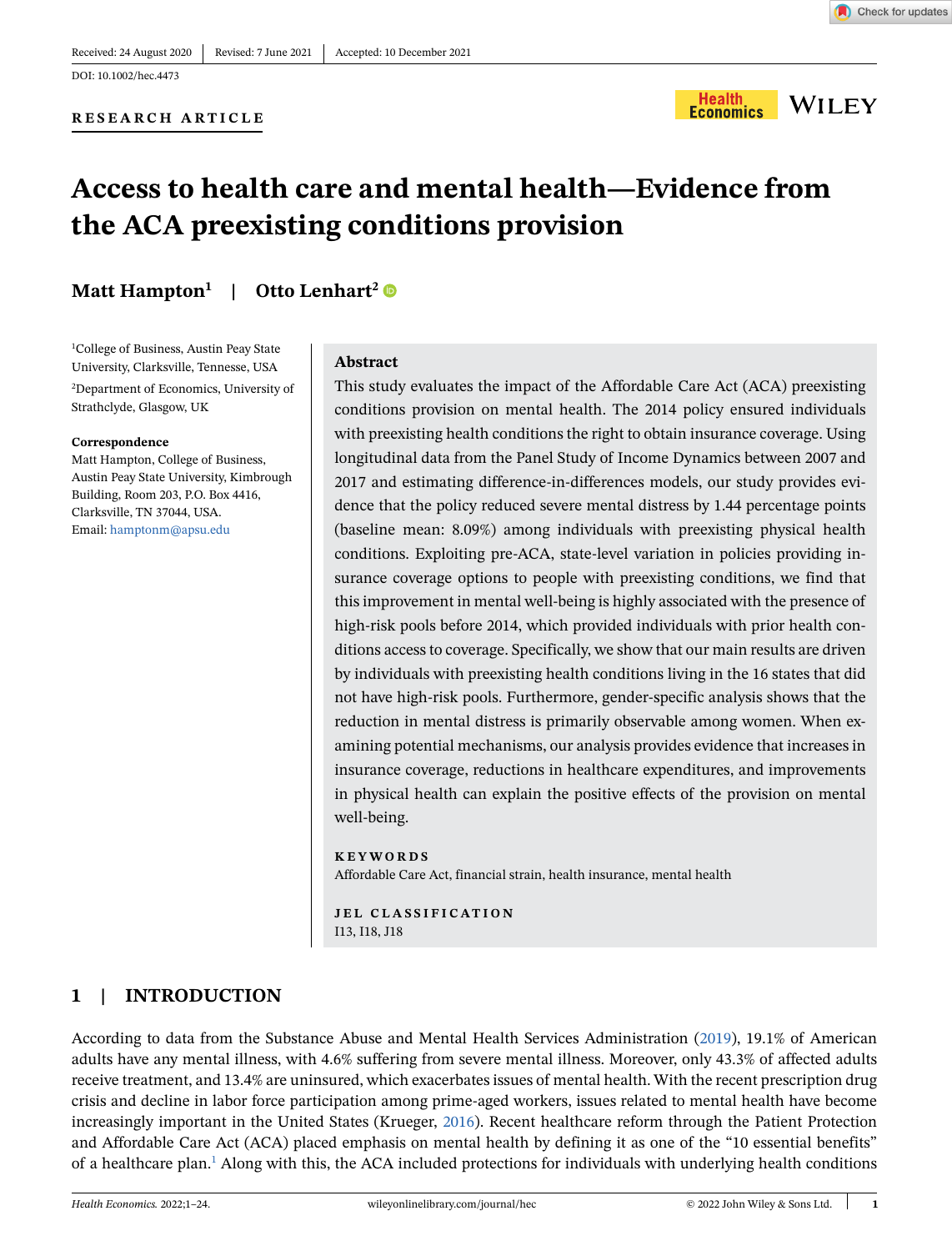# **2** WILEY-**Fiealth Expression Constructs** HAMPTON AND LENHART

through the preexisting conditions provision, which prevents insurers from denying coverage or charging unreasonable premiums. Given recent attitudes toward addressing mental health and access to health care in the United States, it is plausible that the preexisting conditions provision improved mental health outcomes among this group.

Prior to the implementation of the preexisting conditions provision in 2014, individuals with health conditions were charged higher insurance premiums or denied coverage altogether. High-risk pools, which were in place in 35 states prior to the ACA, provide access to insurance coverage to individuals with prior health conditions. Estimates by Claxton et al. ([2019\)](#page-17-0) suggest that 27% (53.8 million) of nonelderly adults in the United States have a declinable health condition. Furthermore, Amadeo [\(2019\)](#page-17-1) reports that among individuals with such conditions, 47% were denied private coverage prior to the ACA. The inability to obtain coverage could lead to increased mental illness or mental distress as well as financial strain due to a lack of access to preventative care and high costs of emergency room treatment. Due to difficulty in obtaining insurance coverage prior to the ACA, individuals with preexisting health conditions potentially experienced lower levels of financial and subjective wellbeing. These effects are likely stronger in the 16 states that did not have highrisk pools in place prior to 2014.

In this study, we examine the effects of the ACA preexisting conditions provision on the self-perceived mental distress of individuals with prior physical health conditions.<sup>2</sup> While there is an abundance of work studying other elements of the ACA such as dependent coverage and Medicaid expansion, there is limited work studying effects of the preexisting conditions provision.<sup>3</sup> Our study adds to a sparse literature studying individuals with chronic conditions, and we are the first study to assess the impact of the ACA preexisting conditions provision on mental health. Using longitudinal data from the Panel Study of Income Dynamics (PSID) between 2007 and 2017 and estimating difference-in-differences (DD) models, we evaluate the effects of the 2014 federal policy change on mental distress. Exploiting state-level variation in the presence of high-risk pools prior to the policy, we separately evaluate the effects on mental distress for two groups of states: those with and without pre-ACA high-risk pools. Additionally, given that rates of mental illness differ substantially among males and females (34.9% vs. 48.6%; National Alliance on Mental Illness, [2019](#page-18-2)), we also test for heterogeneous effects across gender.

Overall, we find that, compared to individuals without health conditions, the ACA preexisting conditions provision reduced the likelihood of severe mental distress among individuals with prior physical health issues by 1.44 percentage points from a baseline mean of 8.09%. We show that policy effects are driven by individuals living in states that did not have high-risk pools in place prior to 2014, a subgroup most likely to benefit from the federal policy. Additionally, we find that the provision improved the mental well-being of women, while having no effect among men.

In the later part of the study, we examine the role of three potential mechanisms underlying the relationship between the policy change and mental health. First, using data from the American Community Survey (ACS), we provide evidence that the preexisting conditions provision increased insurance coverage among individuals with prior health issues, which is in line with previous work on the provision (Collins et al., [2017](#page-17-2); Glied & Jackson, [2017;](#page-17-3) U.S. Department of Health and Human Services, [2017\)](#page-18-3). Second, we show that the policy change reduced healthcare expenditures and financial strain related to healthcare costs. For example, we find a reduction of 3.09 percentage points (baseline mean 19.67%) in the likelihood of having unpaid medical bills among individuals with preexisting conditions. This is consistent with evidence by Finkelstein et al. [\(2012\)](#page-17-4) showing that changes in financial strain related to healthcare expenses are a potential mechanism through which insurance access improves mental health. Finally, we provide evidence that the preexisting conditions provision improved several outcomes related to physical health among individuals with prior health issues. Given that earlier work has found that changes in physical health can impact mental health (e.g., Das et al., [2016](#page-17-5); Ohrberger et al., [2017\)](#page-18-4), we believe an improvement in physical well-being can also explain the observed reductions in mental distress.

# **2 | ACA PROVISIONS**

#### **2.1 | Preexisting conditions**

One of the most popular provisions of the ACA was the preexisting conditions provision. The provision was implemented in January 2014 for adults and it guaranteed that people could not be denied insurance coverage or charged higher premiums due to their medical history. While other ACA provisions caused controversy in the years surrounding passage, public opinion regarding the preexisting conditions provision has been generally positive. Using data from 2018, a recent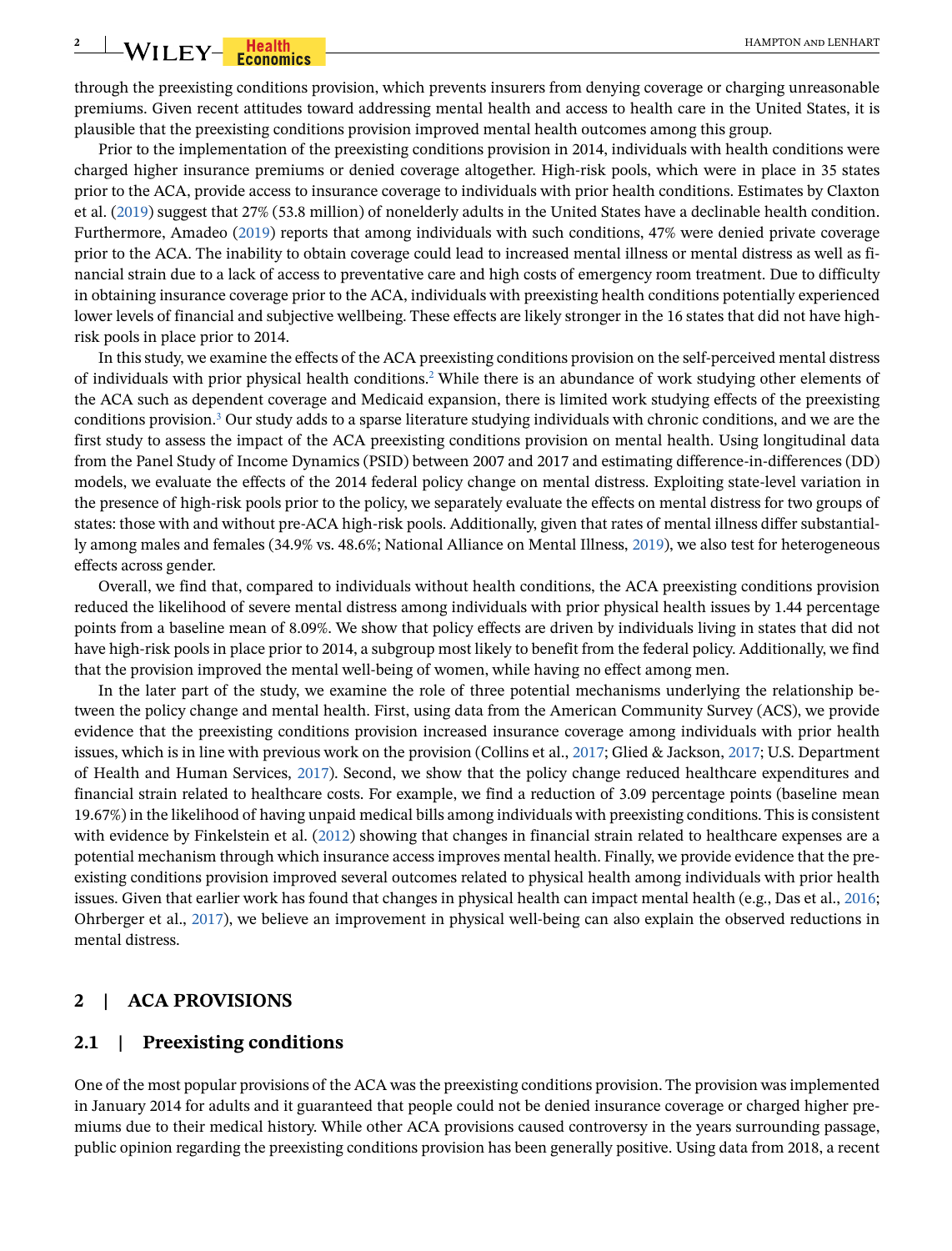# HAMPTON and LENHART **3**

policy brief shows that over 70% of Americans think that insurance companies should be prohibited from denying or charging higher premiums to people with underlying health conditions (Kaiser Family Foundation, [2018\)](#page-18-5).

Despite wide popularity of the preexisting conditions provision, research studying effects of the policy is limited. We are aware of three studies that show that the ACA provision increased access to health insurance coverage among individuals with preexisting conditions (Collins et al., [2017;](#page-17-2) Glied & Jackson, [2017](#page-17-3); U.S. Department of Health and Human Services, [2017](#page-18-3)). The fact that each of these studies uses a different data source further suggests that the ACA provision affected healthcare access for individuals with underlying conditions. Collins et al. ([2017\)](#page-17-2) find that the share of individuals with prior health issues that gained insurance coverage increased by 67% between 2010 and 2016, whereas the insurance rate for the entire sample increased by only 44% over the same period. Similarly, individuals with prior health issues experienced larger declines in the likelihood of reporting that they are unable to find affordable coverage or find the coverage that they need. Examining data from the Behavioral Risk Factor Surveillance System, Glied and Jackson ([2017](#page-17-3)) show that, among all nonelderly adults who gained insurance coverage, up to 57% had prior health issues associated with limited access to coverage.

We are also aware of two prior studies that focus on the preexisting conditions provision for children. Chatterji et al. ([2016\)](#page-17-6) compare labor market mobility of parents of children with chronic conditions to that of parents of healthy children. The authors find that the preexisting conditions provision improved job mobility among parents of children with health conditions. Similarly, Choudhury et al. [\(2019\)](#page-17-7) compare children with chronic conditions to children with acute conditions and find improvements in health insurance coverage and inpatient medical care among the chronically ill.

To the best of our knowledge, Hampton and Lenhart [\(2019\)](#page-17-8) is the only prior study to look at the provision as it was implemented for adults in 2014. They compare adults with preexisting conditions to those that are healthy and find evidence that the policy led to decreased marriage and increased divorce among those with health issues. To study the impact of the provision on mental health outcomes of adults, we adopt an identification strategy analogous to that of Hampton and Lenhart [\(2019\)](#page-17-8), which compares individuals with preexisting physical health conditions to those that are relatively healthy.

# **2.2 | Pre-ACA high-risk pools**

In addition to examining the overall effects of the ACA provision on mental health outcomes, we further exploit variation in the presence of pre-ACA high-risk pools. High-risk pools have been in place in some states such as Minnesota and Connecticut as early as 1976, and there are several channels through which an individual could qualify for insurance coverage through a high-risk pool. An individual could be medically eligible, which requires them to demonstrate their application for individual health insurance had been denied or restricted, or that they had been diagnosed with an eligible condition. In about two-thirds of state high-risk pools, an individual could also be a Medicare recipient requiring supplemental coverage (Pollitz, [2017](#page-18-6)). $^4$  $^4$  By the end of 2011, combined enrollment in state high-risk pools was 226,615.

Before the 2014 provision, 35 states had high-risk pools in place, which were set up to provide insurance coverage to individuals with preexisting conditions. The remaining 16 states (including D.C.) had no high-risk pools prior to 2014. Due to this state-level variation in access to coverage, we separately evaluate the effects of the ACA provision on mental distress in states with and without high-risk pools. If the policy change improves mental well-being among people with preexisting conditions, we would expect this effect to be more prevalent in the 16 states that had no high-risk pools in place before the policy.

### **2.3 | Other ACA provisions**

In addition to the preexisting conditions provision, the ACA included several other policies that improved access to care for many Americans. Prior to 2014, individual market insurance was not guaranteed to be issued to applicants regardless of health status, age, or income. The ACA effectively changed this with all major insurance plans becoming "guaranteed issue." Furthermore, the ACA included a community rating provision, which prevents health insurance companies from varying premiums within a geographic area based on age, gender, health status, or other factors. In order to provide additional incentives for previously uninsured individuals to obtain coverage, the ACA included an individual mandate that requires all citizens and legal residents of the United States to have health insurance. Those ineligible for exemptions who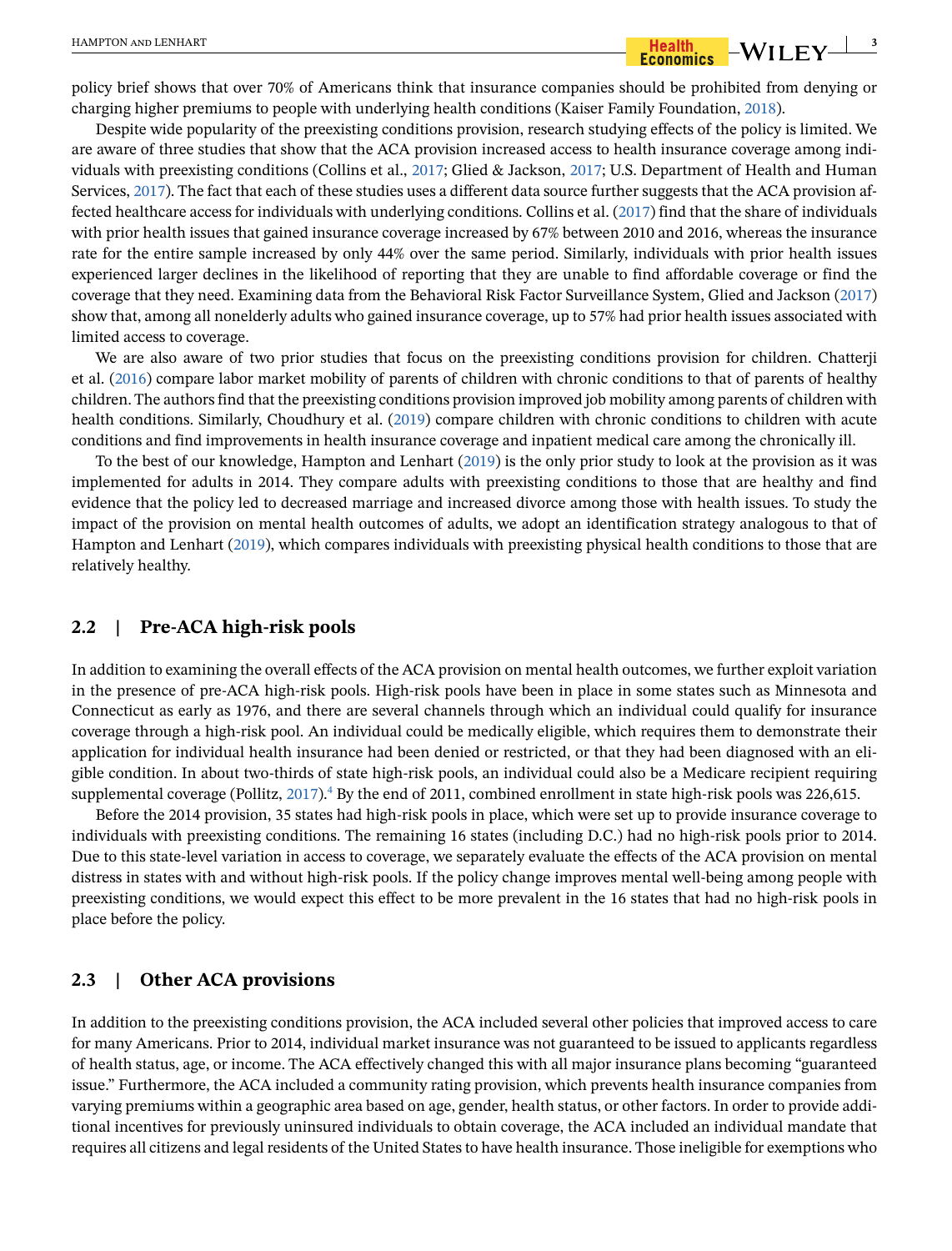# **4**  $\blacksquare$  **WILEY From the set of the conduct of the conduct of the conduct of the conduct of the conduct of the conduct of the conduct of the conduct of the conduct of the conduct of the conduct of the conduct of the co**

did not comply with the mandate were issued penalties by the Internal Revenue Service (IRS).<sup>[5](#page-16-4)</sup> Additionally, the ACA incorporated the establishment of health insurance exchanges, which provided a marketplace that allowed individuals to choose the type of insurance that best meets their needs.

Another provision of the ACA intended to increase insurance coverage is the employer mandate. Under the Employer Shared Responsibility Provision, applicable large employers must either provide affordable, minimum essential coverage to employees or make a shared responsibility payment to the IRS. The intentions of the employer mandate were to increase coverage by ensuring that large employers (50 or more workers) provide insurance coverage for employees. By providing employer-sponsored coverage, employers can avoid paying the shared responsibility payment, which is equal to \$2000 (indexed for future years) for each full-time employee, with the first 30 employees excluded from the calculation (IRS, [2020](#page-18-7)). The employer mandate went into effect on January 1, 2015. We are aware of one pre-ACA study that evaluates the effects of Hawaii's Prepaid Health Care Act, a program that mandates employers to provide healthcare coverage for employees working more than 20 h per week over the past 2 decades, on insurance coverage (Buchmueller et al., [2011\)](#page-17-9). The authors find that the law increased insurance coverage among individuals who were likely to go without coverage in the absence of a mandate, and it is likely that the ACA employer mandate would have a similar affect nationwide.

Yet another component of the ACA that likely increased insurance coverage is the introduction of health insurance marketplace subsidies. In an effort the expand access to affordable health care for individuals with moderate and low income, particularly those without employer-sponsored insurance, Medicaid, or Medicare, the government offered two types of subsidies to marketplace enrollees (Kaiser Family Foundation, [2010](#page-18-8)). The first, the premium tax credit, reduces enrollees' monthly premium payments for insurance coverage. The second, the cost-sharing reduction, reduces enrollees' out-of-pocket costs when utilizing health care. Along with other pillars of the ACA, these subsidies also likely led to cov-erage gains, particularly for middle-of-the-road earners who made too much to qualify for Medicaid.<sup>[6](#page-16-5)</sup>

These additional provisions that were introduced in 2014 alongside the preexisting conditions provision could have also affected the mental well-being of individuals with prior health conditions. Nonetheless, we believe that the preexisting conditions provision had the largest direct impact on mental distress among this subgroup of the population, given that the provision ensured them access to coverage after years of ineligibility. This is especially the case for individuals living in states that did not have high-risk pools in place prior to 2014.

#### **3 | PREEXISTING CONDITIONS PROVISION AND MENTAL HEALTH**

While there are a number of channels through which healthcare policy may influence mental health, increasing the availability of affordable insurance and access to appropriate levels of health care may be the most direct path. Mental illness represents a major source of disability in the United States that is often underestimated by the public and healthcare professionals (Vigo et al., [2016\)](#page-18-9). The World Health Organization defines health as "a state of complete physical, mental, and social well-being, and not merely the absence of disease or infirmity." Because mental health is essential to overall health and well-being, it must be recognized and treated with the same urgency as physical health (Centers for Disease Control and Prevention, [2008\)](#page-17-10). Although being recognized as increasingly important following the ACA, access to treatment for mental health issues has not always been a priority in the United States. While the ACA reforms increased access to health care for many individuals, still less than half of American adults with mental illness received treatment in 2018, while 13.4% had no insurance coverage (Substance Abuse and Mental Health Services Administration, [2019\)](#page-18-0).

There is a close link between the insurance status of an individual and access to appropriate mental health services (Institute of Medicine, [2002](#page-18-10)). Individuals with mental illness are also more likely to experience insurance coverage lapses (Sturm & Wells, [2000\)](#page-18-11) as well as transitions into Medicaid coverage (Rabinowitz et al., [2001\)](#page-18-12). A major goal of the ACA was to decrease the number of uninsured individuals in the United States through several major pillars including the health insurance exchanges, the dependent coverage provision, and Medicaid expansion. The preexisting conditions provision benefited many people who were previously locked out of the private market, including those excluded because of a documented mental health diagnosis (Golden & Vail, [2014;](#page-17-11) Mechanic, [2012](#page-18-13)).

These issues related to access and care are amplified for those with preexisting physical health conditions. Prior to the ACA, an individual with preexisting conditions faced barriers in the procurement of insurance, which may have led to exacerbated levels of mental distress. Not only is insurance often necessary to receive appropriate mental health treatment, having no coverage in itself can lead to worse mental health. Finkelstein et al. ([2012\)](#page-17-4) document from the Oregon Medicaid experiment that individuals with generous health insurance are more likely to be happy, and less likely to suffer from depressive symptoms. While the authors provide suggestive evidence that these effects are linked to the alleviation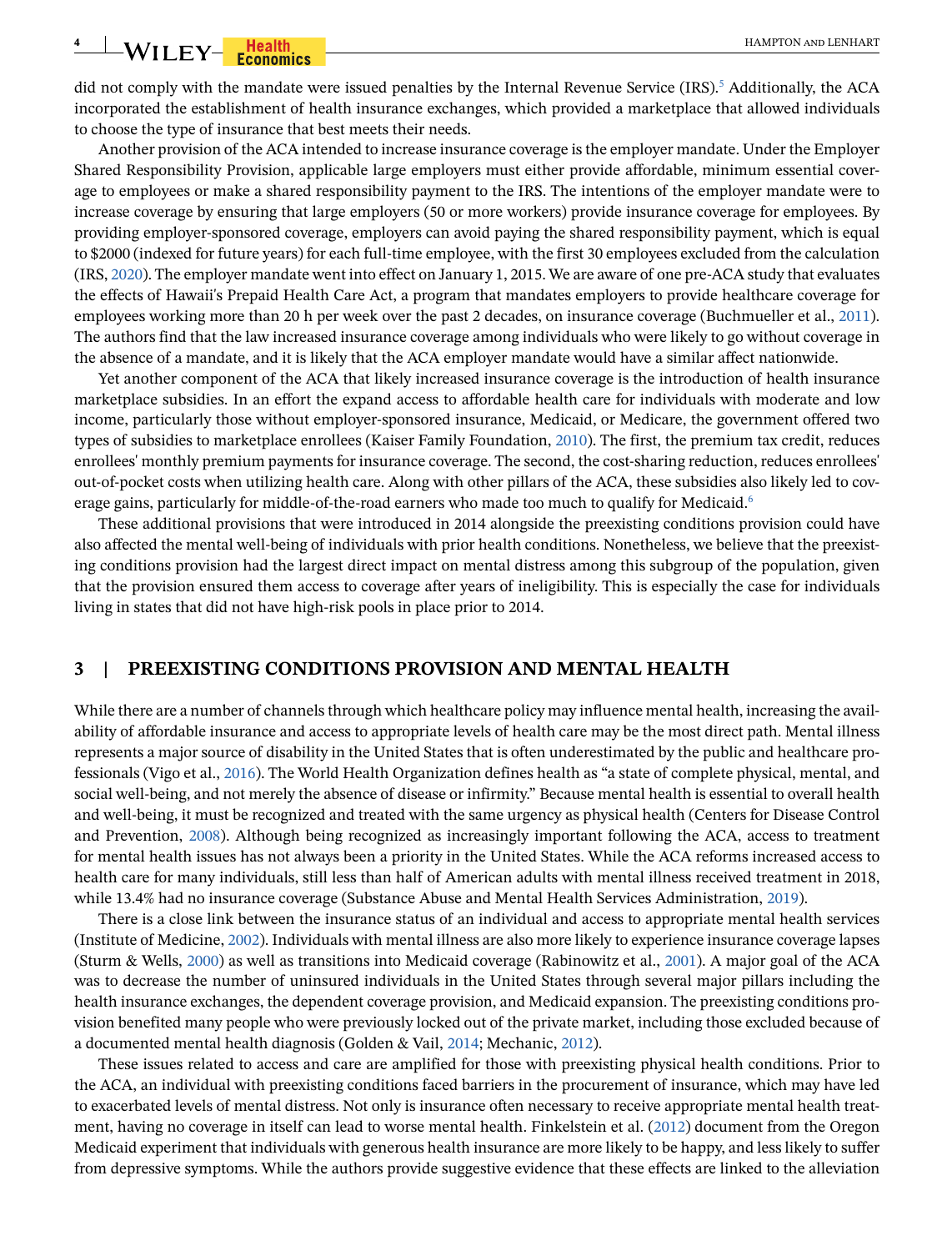of financial strain created by insurance coverage, they also note that a substantial part of the estimated improvements may reflect a general sense of improved well-being[.7](#page-16-6)

Another possible mechanism underlying the relationship between the ACA preexisting conditions provision and mental well-being is physical health. This is consistent with findings in previous work showing that improvements in physical health can also lead to better mental health (e.g., Das et al., [2016](#page-17-5); Ohrberger et al., [2017](#page-18-4)). Related to the notion that the policy likely improves access to health care, individuals with prior health issues might be more likely to take care of these existing problems.

We believe that a combination of the above mentioned factors is likely to explain any relationship between the provision and mental distress. While we acknowledge that other possible pathways could also play a role, we examine the role of the following three pathways in this study: (1) health insurance coverage, (2) healthcare expenditures and financial strain related to healthcare costs, and (3) physical health.

## **4 | DATA**

This study uses data from the PSID. The PSID began in 1968 with a nationally representative sample of more than 18,000 individuals from 5000 US households. Interviews were conducted annually from 1968 to 1997, and biannually since 1997. We follow the same individuals between the years 2007 and 2017, which provides our analysis with four waves prior to and two waves after the 2014 policy. In our main analysis, we restrict the sample to respondents who are present in all five PSID waves. To address potential concerns of sample attrition that could occur if individuals with preexisting conditions are more likely to drop out of the survey, we also estimate specifications including individuals that are not present in all waves. To limit the analysis to working-aged adults, we restrict the sample to those ages 18–64. Additionally, we exclude individuals with no information regarding their mental health. Overall, sample restrictions leave our main analysis with 13,849 individuals and 69,245 total observations.

The main outcome variable studied in this paper is the Kessler K6 nonspecific distress scale, which provides a screening for the presence of both moderate and severe mental distress. The K6 score is comprised of a series of six survey questions related to mental distress. These questions include information on how respondents felt over the 30 days prior to the interview. Specifically, individuals are asked how often they felt so sad that nothing could cheer them up, nervous, restless/fidgety, hopeless, worthless, and that everything is an effort. The responses are never, a little of the time, some of the time, most of the time, or all of the time, which are coded as a value of 0, 1, 2, 3, or 4, respectively. Responses to the six items are summed to yield a K6 score between 0 and 24, with higher scores indicating more severe mental health issues. Using standard cutoffs (e.g., Forman-Hoffman et al., [2014;](#page-17-12) Furukawa et al., [2003](#page-17-13); Kessler et al., [2003](#page-18-14); Kim et al., [2016](#page-18-15), [2012](#page-18-16) ; Pratt, [2009](#page-18-17); Prochaska et al., [2012](#page-18-18)), individuals with a K6 score greater than 12 are classified as having severe mental distress. As pointed out by Forman-Hoffman et al. ([2014\)](#page-17-12), a score of 13 or higher is a strong indicator of the presence of a diagnosable mental illness with considerable disability.<sup>8</sup> Along with evaluating the effects of the policy on mental distress, in additional analyses we test for the role of financial strain related to medical expenditures as a potential channel. Following Finkelstein et al. ([2012\)](#page-17-4), we evaluate the effects on the likelihood of having unpaid medical bills.

To study a group of individuals likely impacted by the preexisting conditions provision, we use self-reported responses to whether an individual has ever been diagnosed with a series of physical health conditions by a doctor or another health professional including stroke, heart attack, heart disease, lung disease, diabetes, cancer, seizures, kidney disease, autoimmune disorder, Parkinson's disease, coronary problems, and bone disorder.<sup>9</sup> By providing an overview of the most common conditions that led to a denial of insurance coverage prior to the ACA, Fehr et al. [\(2018\)](#page-17-14) list all the PSID conditions that we use in our analysis. Similarly, in a review obtained from 12 major health insurance providers in the United States, Claxton et al. ([2019\)](#page-17-0) show that these conditions would have likely led to coverage denial or higher premiums prior to the ACA.

The main treatment group in the analysis consists of individuals reporting that they suffered from at least one of the conditions in all three pre-policy survey years (1950 individuals and 9750 observations). Individuals who have no preexisting conditions in any of the three pre-policy waves (11,899 individuals and 59,495 observations) form the control group.

We conduct additional analysis of health insurance coverage gains of those with underlying health conditions using an additional data source, the ACS.<sup>[10](#page-16-9)</sup> The ACS is a nationwide survey conducted continuously throughout each year containing information on approximately 3 million households annually. The cross-sectional dataset contains information on whether or not a respondent has health insurance coverage. While the survey does not contain specific physical health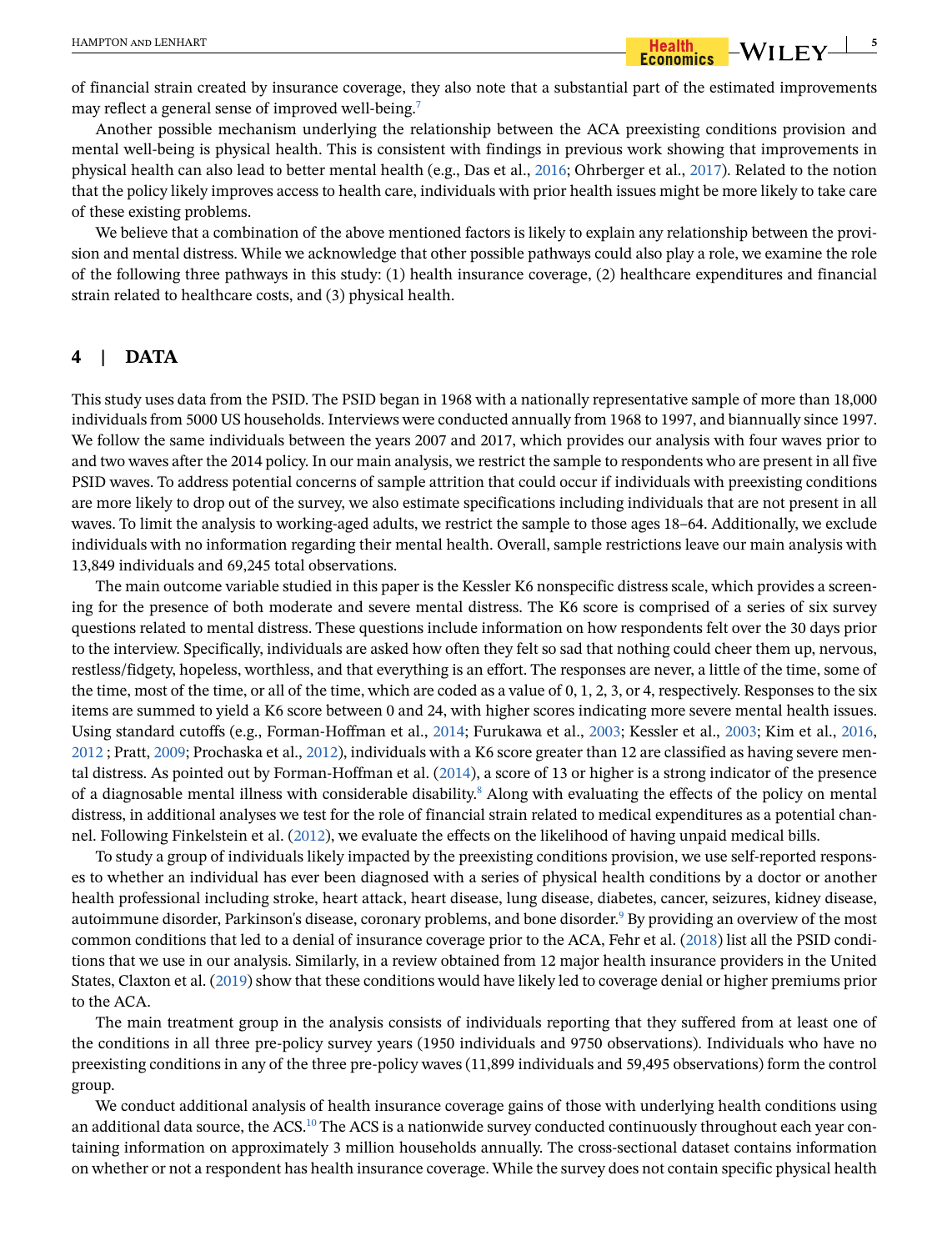# **6**  $\blacksquare$  **WILEY** Francis

questions such as those available in the PSID, we rely on an indicator for whether a person has a disability to create treatment and control groups. In our analysis of health insurance coverage, we define individuals with a disability as treated, and those without a disability as the control group. While this is not a perfect substitute for our more detailed definitions using PSID data, we argue that individuals with disabilities are more likely to be impacted by the ACA preexisting conditions provision than those without. In our analysis of ACS data, we include the same control variables as available in the PSID.

When examining the role of health-related expenditures, we use six different outcomes that are available in the PSID: (1) an indicator that equals one if respondents have any medical debt; (2) total out-of-pocket health expenditures; (3) total health insurance expenditures; (4) total out-of-pocket doctor expenditures; (5) total out-of-pocket expenditures on prescriptions and in-home medical care; and (6) total out-of-pocket expenditures on hospital bills and nursing homes. We also evaluate the effects of the provision on physical health, which we capture by the following five outcomes available in the PSID: (1) fair/poor health status; (2) excellent/very good health status; (3) health limits the type or amount of work; (4) missed work due to illness in the past year; (5) have difficulty walking.

# **5 | METHODS**

#### **5.1 | DD analysis**

Our empirical strategy uses a DD method to test the impact of the ACA preexisting conditions provision on mental distress. In the main analysis, we compare changes in levels of mental distress among individuals with preexisting physical health issues to healthy individuals (first difference) before and after the implementation of the provision (second difference). Exploiting state-level variation in the presence of high-risk pools prior to the ACA, we separately evaluate the effects of the policy on two groups of states: (1) the 35 states that had high-risk pools in place prior to 2014; and (2) the 16 states (including D.C.) that did not have high-risk pools. Table A1 provides an overview of which states belonged to the two groups[.11](#page-16-10) If access to insurance coverage affects mental well-being, we would expect to find larger effects in the second group of states since increases in coverage among individuals with preexisting conditions is likely substantially larger in these states.

Given that there are substantial gender differences in the prevalence of mental health issues (Substance Abuse and Mental Health Services Administration, [2019\)](#page-18-0), we also present estimates for males and females separately. It has been shown that women are more likely than men to delay health care due to cost (Kaiser Family Foundation, [2013](#page-18-19)). Thus, there may be differential effects of the policy on mental health for women and men.

Our main outcome of interest is an indicator of severe mental distress. Given that the PSID is a longitudinal dataset, we are able to track the same individuals over time and study changes in mental distress throughout the period of study. The identifying variation in our analysis, which is the same studied by Hampton and Lenhart ([2019\)](#page-17-8), exploits differences in the presence of preexisting conditions across individuals. The baseline model that measures the impact of the ACA preexisting conditions provision on mental health outcomes is:

$$
Y_{ist} = \beta_0 + \delta_{\text{DD}} \text{Post}_{ist} \times \text{Condition}_i + \beta_1 X_{ist} + \beta_2 Z_{st} + \lambda_1 \text{Year}_t + \lambda_2 \text{State}_s + \alpha_i + \varepsilon_{ist},\tag{1}
$$

<span id="page-5-0"></span>where *Yist* represents the main outcome variable, which is an indicator equaling one if individual *i* living in state*<sup>s</sup>* at time *t* is experiencing severe mental distress. Given that the ACA preexisting conditions provision was implemented in 2014 for adults, Post*ist* is an indicator for the post-treatment period (2015 and 2017). Condition*<sup>i</sup>* is an indicator capturing whether individuals belong to the treatment group, that is, they have preexisting conditions in all four pre-policy waves (2007, 2009, 2011, and 2013). The DD coefficient of interest,  $\delta_{\text{DD}}$ , measures the effect of the policy on mental distress. We control for observable characteristics, denoted by  $X_{ist}$ , including the number of children in the household, the number of years of completed education, and employment status.  $Z_{st}$  accounts for state-level variations in the implementation of the following ACA provisions and other policy changes: (1) Medicaid expansions; (2) Community First Choice Medicaid options, which allow states to provide community-based support for individuals with disabilities; (3) Home and community-based services, which give states additional options for providing home and community services through Medicaid state plans, primarily for people with mental health needs; (4) an indicator for whether states allow the sale of "grandfathered" insurance plans that had been in existence prior to the ACA; and (5) state-level dependent coverage mandate laws.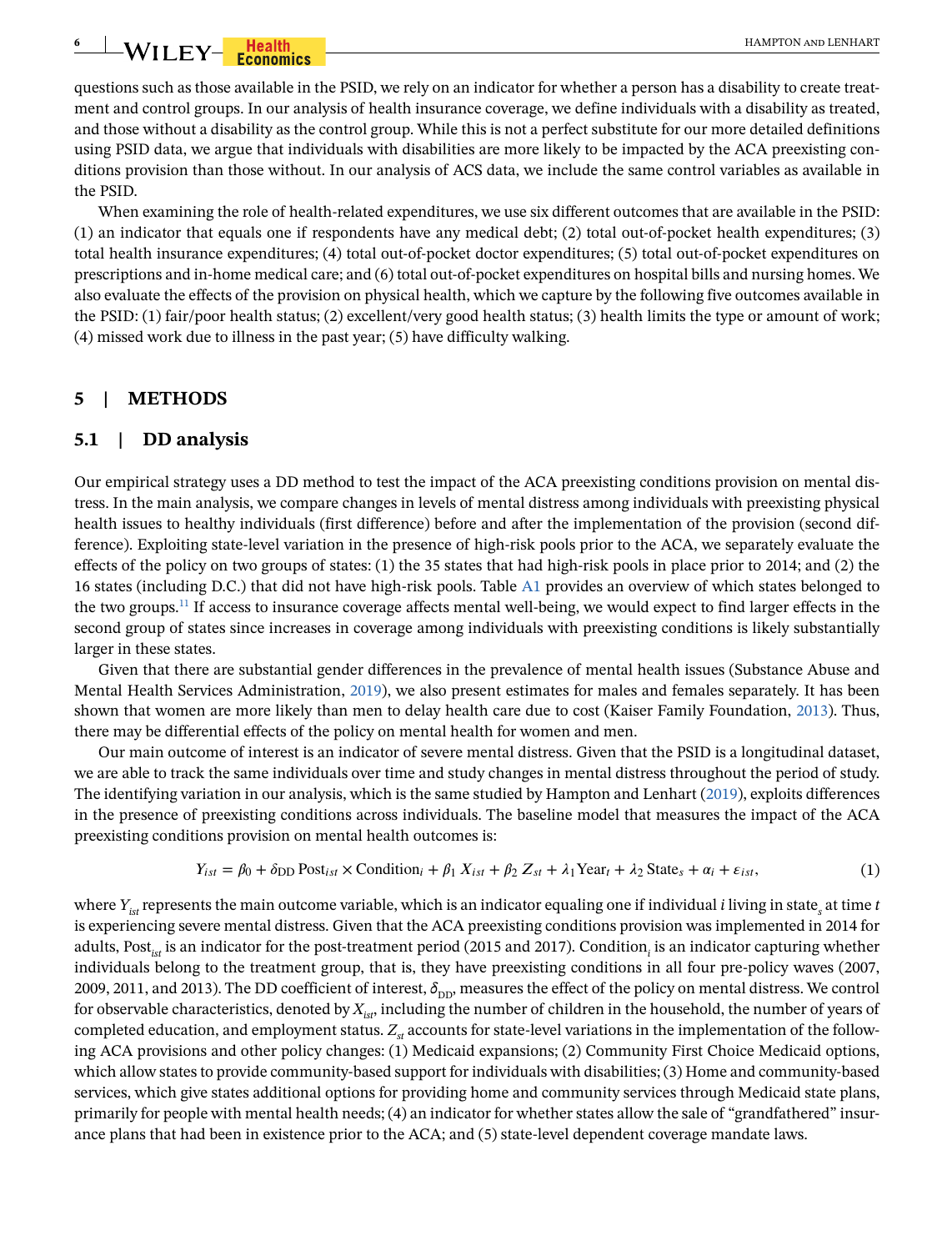## Several features of the model above warrant further discussion. First, the model includes state fixed effects to account for time-invariant state-specific differences in mental distress levels, and year fixed effects to control for unobservable characteristics across time that may affect the outcomes of interest.[12](#page-16-11) Additionally, as the PSID data is longitudinal, it allows us to include individual-level fixed effects, denoted by  $\alpha_i$ , to account for unobserved heterogeneity at the person-level. Furthermore, inclusion of the individual-level fixed effect controls for the fact that each respondent may have their own scale in rating mental distress by comparing each individual's mental distress to their own prior assessment (reference bias). Our estimation uses ordinary least squares, with standard errors clustered at the state level to account for correlated error terms across states over time.<sup>13</sup>

Identification in the DD model is based on the assumption of parallel trends, that is, absent of the 2014 ACA preexisting conditions provision, trends in outcomes would not have differed significantly across individuals with and without preexisting conditions. While it is impossible to test this assumption directly, we graphically compare trends in mental distress across preexisting conditions status prior to the change in policy (Figure [1a,b\)](#page-7-0). Figure [1a](#page-7-0) shows that individuals in the treatment group are more likely to experience severe mental distress throughout the study period, while the gap becomes smaller after 2014 due to a decline in mental distress among the treatment group. The graph shows that there are some fluctuations in the pre-2014 periods among treated individuals. We believe this is associated with two factors. First, as suggested by differences in descriptive statistics (e.g., employment and medical debt) between the two groups, the Great Recession likely had a larger effect on mental well-being for individuals in the treatment group[.14](#page-16-13) Second, we believe that the noise in the pre-2014 data could be explained by a combination of the relatively small sample size and the fact that mental distress is self-reported. To account for the small sample size, we additionally estimate specifications that relax the sample restrictions to increase the number of individuals. Rather than only considering individuals as treated if they report a preexisting condition in all four pre-2014 waves, we include individuals as treated if they had a condition in at least two pre-2014 waves in these additional restrictions. Figure [1b](#page-7-0) shows changes in mental distress for this larger sample. While we still observe a reduction in mental distress among treated individuals after the policy change, the graph provides suggestive evidence for the presence of parallel trends between the two groups prior to 2014.

To further account for potentially different trends between treatment and control groups during the pre-treatment period, we also estimate an alternative DD specifications that include several alternative parallel trends assumption (Mora & Reggio, [2019](#page-18-20)). We provide more details on this DD model in the next subsection.

Due to the setup of our DD models, which compare individuals with and without preexisting health conditions, our analysis only has two clusters. As suggested in the literature, this implies that we need to include small-cluster corrections in our analysis. We calculate *p*-values using the wild cluster bootstrap resampling method with 1000 replications, proposed by Cameron et al. ([2008\)](#page-17-15), which performs well with a small number of clusters. Additionally, we apply the 6-point distribution suggested by Webb ([2014\)](#page-18-21) and MacKinnon and Webb [\(2017\)](#page-18-22). As the authors point out, the main advantage of this 6-point distribution bootstrap weight is that it increases the number of potential bootstrap samples exponentially compared to a Rademacher distribution, which works well for a larger number of clusters.

To provide additional evidence that trends in outcomes of interest did not differ prior to the 2014 implementation and to test for year-by-year effects of the policy, we augment Equation ([1\)](#page-5-0) to reflect an event study of the form:

$$
Y_{ist} = \beta_0 + \sum_{t=2009}^{2017} \delta t \text{ Year}_t \times \text{Condition}_i + \beta_1 X_{ist} + \beta_2 Z_{st} + \lambda_1 \text{Year}_t + \lambda_2 \text{State}_s + \alpha_i + \varepsilon_{ist},
$$
 (2)

<span id="page-6-0"></span>where *δ<sub>t</sub>* estimates heterogeneous effects of the policy across panel years 2007–2017 (in this analysis, the year 2007 is excluded as a reference category). Not only does the event study specification of Equation ([2\)](#page-6-0) allow the effect of the policy to vary across time (which distinguishes between contemporaneous and lagged effects), it also allows for further testing of the DD parallel trends assumption. If  $\delta_t$  is estimated to be statistically indistinguishable from zero in the panel years prior to 2014, then this implies that there were no statistical differences between treatment and control groups prior to the ACA, which further supports the validity of the DD approach.

## **5.2 | Alternative DD model (Mora & Reggio, [2019\)](#page-18-20)**

DD models require an assumption that trends in the variable of interest are similar for both treatment and control groups in the absence of the policy. This assumption implies that without the treatment, differences between the groups are assumed to be time invariant. Mora and Reggio ([2019](#page-18-20)) point out that the identification of the treatment effect does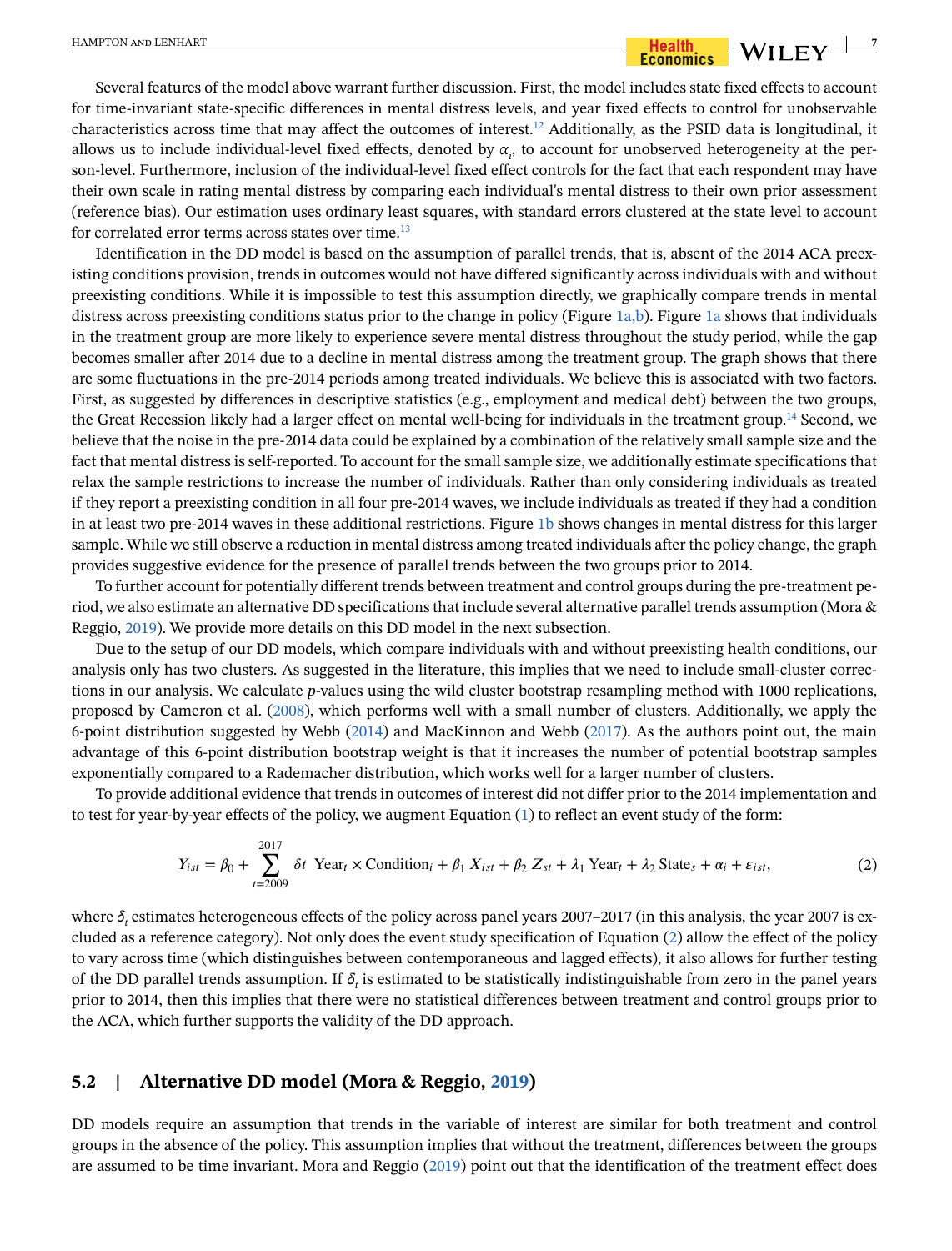

<span id="page-7-0"></span>**FIGURE 1** Severe mental distress over time: (a) main sample; (b) less restrictive sample. The figures shows the share of individuals in the two groups that report experiencing severe mental distress during the study period. The main sample in (a) includes individuals with preexisting conditions in all four pre-2014 waves as treated, while the less restrictive sample in (b) includes all individuals with a health condition in at least two of the four pre-2014 waves

not only depend on the parallel trends assumption, but also on the trend modeling strategy applied by researchers. For example, the authors show that DD estimates will differ substantially depending on whether group-specific linear trends or group-specific, time-invariant linear trends are included in the analysis in order to accommodate for trend differentials between treatment and control groups. By arguing that researchers often overlook this fact, Mora and Reggio ([2019\)](#page-18-20) introduce an alternative DD estimator, which identifies the effect of the policy using a fully flexible dynamic specification and includes a family of alternative parallel trends assumptions. This alternative DD model is estimated in two steps (Mora & Reggio, [2019\)](#page-18-20): first, standard least-squares estimation of the fully flexible model is conducted, and second, the solution of the equation in differences identifies the estimates. The computation of the standard errors of the treatment effect estimates takes into account that the solution of the equation in differences is a linear combination of the parameters of the fully flexible model.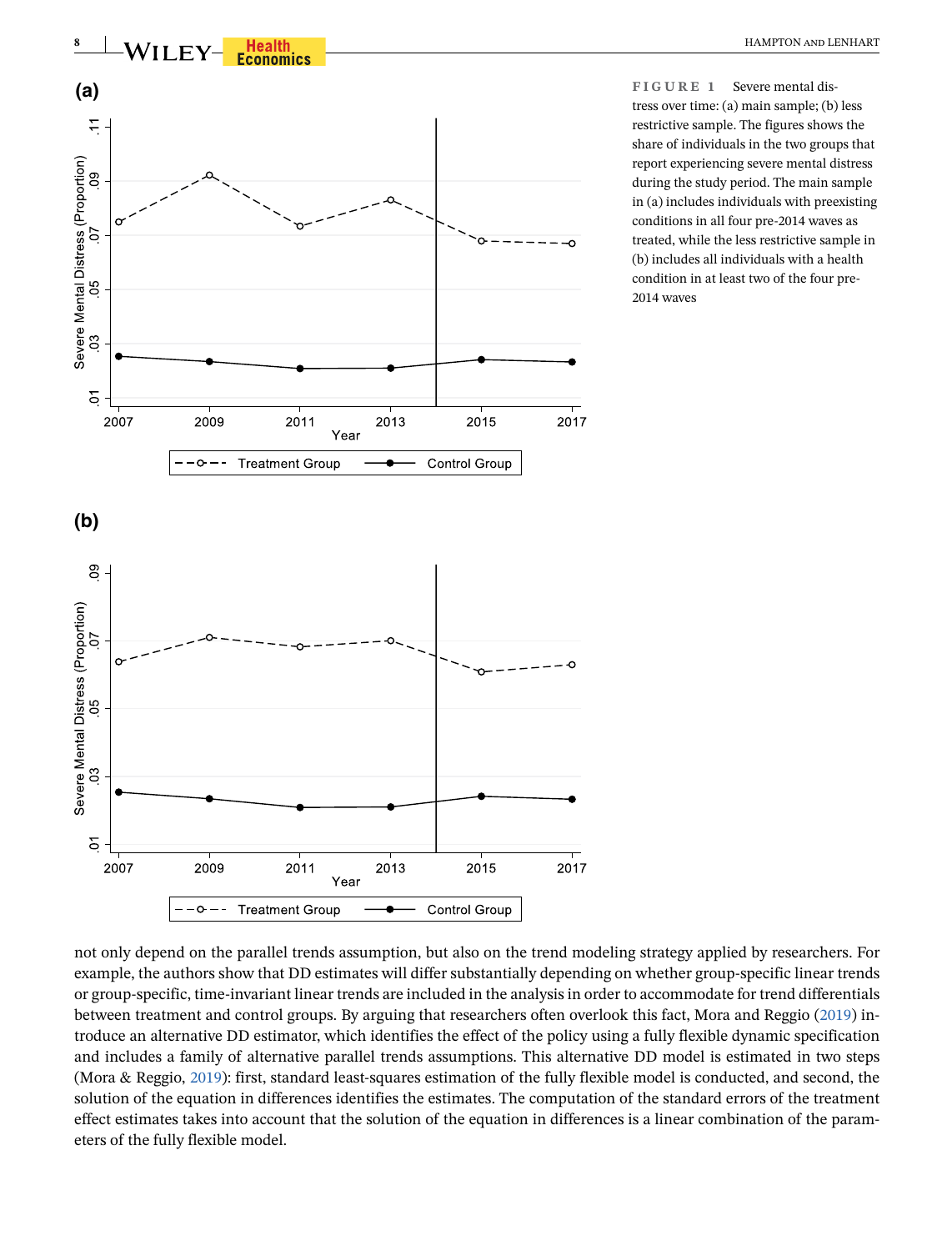The two main advantages the authors list in favor of their DD estimate are that it: (1) allows for flexible dynamics and for testing restrictions on these dynamics; (2) does not impose equivalence between alternative parallel assumptions. Estimating this alternative model can lend support to the validity of standard DD assumptions if the results are in line with the main DD estimates.

## **5.3 | DDD analysis**

One way to test for the presence of any bias in the DD analysis related to other changes across treatment and control groups is to additionally estimate DDD models that take into account that states with and without high-risk pools prior to 2014 were differentially affected by the preexisting conditions provision. The 16 states that had no high-risk pools in place prior to 2014 are likely to be affected substantially more than the 35 states that had high-risk pools. Specifically, we estimate the following equation:

$$
Y_{ist} = \beta_0 + \delta_{\text{DD}} \text{Post}_{ist} \times \text{Condition}_i \times \text{NoPool}_s + \beta_1 \text{Condition}_i \times \text{Post}_{ist} + \beta_2 \text{Condition}_i \times \text{NoPool}_s
$$
  
+  $\beta_3 \text{NoPool}_s \times \text{Post}_{ist} + \beta_4 \text{NoPool}_s + \beta_5 X_{ist} + \beta_6 Z_{st} + \lambda_1 \text{ Year}_t + \lambda_2 \text{State}_s + \alpha_i + \varepsilon_{ist},$  (3)

where NoPool*<sup>s</sup>* is an indicator that equals one if the state had no high-risk pool in place prior to 2014, and zero otherwise. While all other variables remain the same as in Equation [\(1\)](#page-5-0), the main parameter of interest for estimating Equation [\(2](#page-6-0)) is  $\delta_{\text{DDD}}$ .

### **5.4 | Descriptive statistics**

Table [1](#page-8-0) provides descriptive statistics for the treatment and control groups of the sample. While the two groups are very similar in terms of gender, marital status, race, and education, treated individuals are on average older, less likely to work, and have fewer children living with them[.15](#page-16-14) Individuals with preexisting conditions are twice as likely to have unpaid medical bills (18% vs. 9%) than those without any preexisting conditions. Among the treatment group, the statistics for

|                               | <b>Treatment group</b> | Control group   |
|-------------------------------|------------------------|-----------------|
| Age                           | 46.245 (10.609)        | 38.367 (10.253) |
| Male                          | 0.702                  | 0.7337          |
| Married                       | 0.560                  | 0.5625          |
| Working                       | 0.616                  | 0.8412          |
| Unemployed                    | 0.060                  | 0.0916          |
| # Children in HH              | 1.194(1.472)           | 1.518(1.435)    |
| White                         | 0.565                  | 0.5300          |
| <b>Black</b>                  | 0.385                  | 0.4027          |
| At most 12 years of education | 0.503                  | 0.4532          |
| >12 years of education        | 0.4970                 | 0.5468          |
| Have unpaid medical bills     | 0.1634                 | 0.0864          |
| Stroke (pre)                  | 0.1020                 |                 |
| Heart attack (pre)            | 0.1385                 |                 |
| Heart disease (pre)           | 0.1645                 |                 |
| Lung disease (pre)            | 0.1394                 |                 |
| Diabetes (pre)                | 0.4398                 |                 |
| Cancer (pre)                  | 0.1491                 |                 |
| N                             | 8544                   | 61,824          |

*Note*: The table presents descriptive statistics for the main variables used in the study for the two groups of the study.

<span id="page-8-0"></span>

|  |  |  |  | TABLE |  | Descriptive statistics |  |
|--|--|--|--|-------|--|------------------------|--|
|--|--|--|--|-------|--|------------------------|--|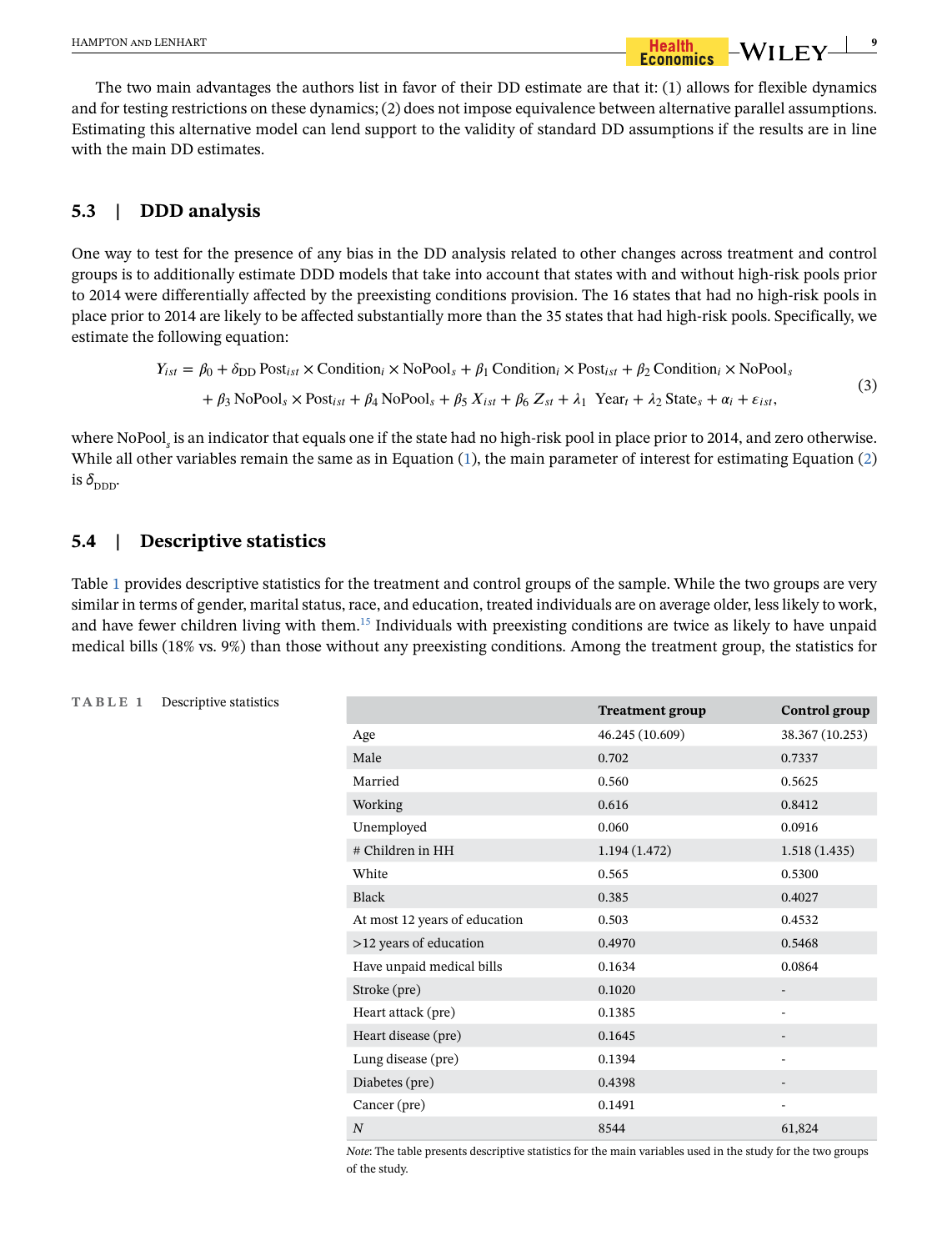|                        | <b>Treatment</b> group | Control group | 1 A D L 1<br>mental di |
|------------------------|------------------------|---------------|------------------------|
| $\boldsymbol{N}$       | 8544                   | 61,824        |                        |
| Severe mental distress |                        |               |                        |
| Pre                    | 0.081                  | 0.023         |                        |
| Post                   | 0.067                  | 0.024         |                        |
| Sadness                |                        |               |                        |
| Pre                    | 0.059                  | 0.025         |                        |
| Post                   | 0.052                  | 0.019         |                        |
| Nervous                |                        |               |                        |
| Pre                    | 0.084                  | 0.030         |                        |
| Post                   | 0.073                  | 0.024         |                        |
| Restless               |                        |               |                        |
| Pre                    | 0.113                  | 0.052         |                        |
| Post                   | 0.100                  | 0.040         |                        |
| Hopeless               |                        |               |                        |
| Pre                    | 0.046                  | 0.013         |                        |
| Post                   | 0.034                  | 0.013         |                        |
| Everything an effort   |                        |               |                        |
| Pre                    | 0.144                  | 0.111         |                        |
| Post                   | 0.137                  | 0.090         |                        |
| Worthless              |                        |               |                        |
| Pre                    | 0.036                  | 0.010         |                        |
| Post                   | 0.032                  | 0.009         |                        |

<span id="page-9-0"></span>**TABLE 2** Descriptive statistics istress

*Note*: The table presents descriptive statistics for all six emotions that are included in the Kessler K6 nonspecific distress scale for both groups before and after the 2014 policy change.

different types of preexisting conditions show that diabetes is the most common condition, followed by lung disease, heart disease, and cancer. Table A2 presents descriptive statistics from the ACS sample.

Table [2](#page-9-0) presents descriptive statistics for all measures of mental distress used in our analysis. While treated individuals are more likely to experience severe mental distress before and after the policy, the gap between the two groups narrows in the post-ACA years. Table [2](#page-9-0) also shows statistics for each of the six components of the K6 mental distress index. It is noticeable that all six measures of mental well-being improved in the post-policy period for treated individuals. For four of the six measures, there is a noticeable narrowing of the gap between treatment and control groups.

# **6 | RESULTS**

### **6.1 | Effects on mental distress**

Table [3](#page-10-0) shows intent-to-treat effects on the likelihood of experiencing severe mental distress (K6 score between 13 and 24) for the full sample, and separately for individuals living in states with and without high-risk pools prior to 2014. We find that the policy reduced the likelihood of severe mental distress by 1.43 percentage points  $(p < 0.01)$  of the entire sample, which corresponds to a change of 17.68% compared to the pre-policy baseline mean (8.09%). This estimate remains robust when adding control variables to the model as well as state-specific time trends[.16](#page-17-16)

When examining whether the provision differentially affected mental distress of individuals in states with and without high-risk pools, we find that the effects observed for the full sample are entirely driven by individuals living in the 16 states that had no such pools. For these states, we find that the ACA preexisting conditions provision reduced the likelihood of severe mental distress by 3.32 percentage points (*p* < 0.01) among respondents forming the treatment group. This corresponds to a substantial effect compared to the pre-policy baseline mean of 8.60%. In contrast, we find a nil effect among the 35 states that made health insurance available to individuals with preexisting health conditions before 2014.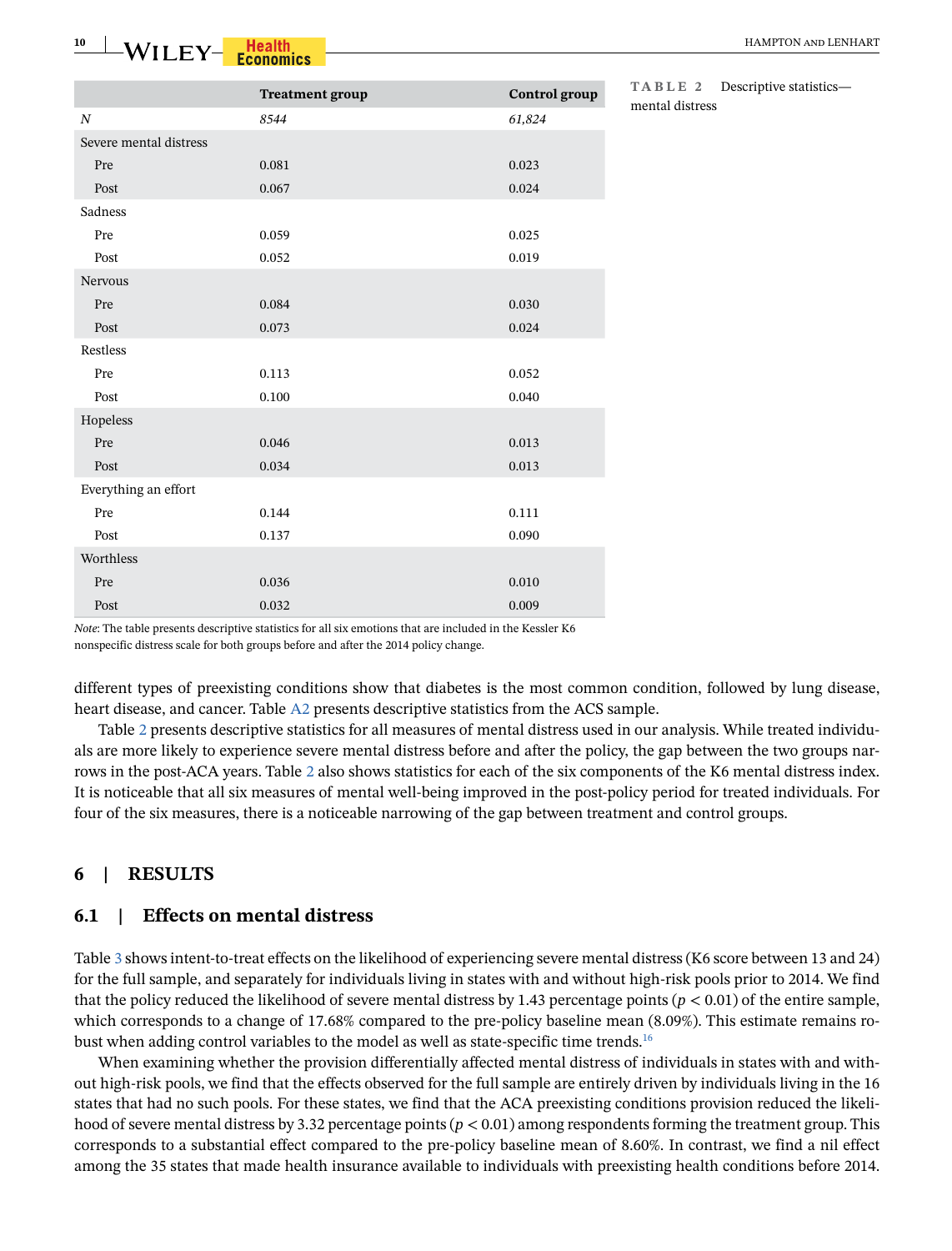#### <span id="page-10-0"></span>**TABLE 3** The effects of the policy change on severe mental distress (DD models)

| <b>Treatment effects</b>               | Severe mental distress |              | N            | Sample mean |        |
|----------------------------------------|------------------------|--------------|--------------|-------------|--------|
| Full sample                            | $-0.0143**$            | $-0.0144***$ | $-0.0155***$ | 70,368      | 0.0809 |
| Wild cluster bootstrap p-value         | [0.014]                | [0.010]      | $[0.007]$    |             |        |
| States with high-risk pools (pre-2014) | $-0.0002$              | $-0.0001$    | $-0.0018$    | 49.338      | 0.0784 |
| Wild cluster bootstrap p-value         | [0.987]                | [0.996]      | $[0.862]$    |             |        |
| States with high-risk pools (pre-2014) | $-0.0332$              | $-0.0326$    | $-0.0317$    | 20,654      | 0.0860 |
| Wild cluster bootstrap p-value         | [0.000]                | [0.000]      | $[0.001]$    |             |        |
| Fixed effects                          | X                      | X            | X            |             |        |
| Control variables                      |                        | $\mathbf X$  | X            |             |        |
| State-specific time trends             |                        |              | X            |             |        |

*Note*: The results provides DD treatment effects obtained from estimating the effects of the preexisting conditions provision on the likelihood of experiencing severe mental distress. All specification use the wild cluster bootstrap procedure with 1000 replications to estimate *p*-values, as proposed by Cameron et al. ([2008](#page-17-15)), while also implementing a 6-point distribution as introduced Webb ([2014\)](#page-18-21) to further account for the small number of clusters. The control variables include age, education, employment status, the number of children living in the household, as well as other ACA provisions. \**p* < 0.10, \*\**p* < 0.05, \*\*\**p* < 0.01.

<span id="page-10-1"></span>

| TABLE 4 | The effects of the policy change on severe mental distress (DDD models) |  |  |
|---------|-------------------------------------------------------------------------|--|--|
|---------|-------------------------------------------------------------------------|--|--|

| <b>Treatment effects</b>       | Severe mental distress |              | N            | Sample mean |        |
|--------------------------------|------------------------|--------------|--------------|-------------|--------|
| Full sample                    | $-0.0331***$           | $-0.0354***$ | $-0.0324***$ | 70,368      | 0.0809 |
| Wild cluster bootstrap p-value | [0.008]                | [0.006]      | [0.007]      |             |        |
| Fixed effects                  | X                      | X            | X            |             |        |
| Control variables              |                        | X            | X            |             |        |
| State-specific time trends     |                        |              | X            |             |        |

*Note*: The results provides DDD treatment effects obtained from estimating the effects of the preexisting conditions provision on the likelihood of experiencing severe mental distress. In addition to using preexisting conditions as the treatment indicator, we further exploit the fact that some states already had high-risk pools in place prior to 2014. All specification use the wild cluster bootstrap procedure with 1000 replications to estimate *p*-values, as proposed by Cameron et al. ([2008](#page-17-15)), while also implementing a 6-point distribution as introduced Webb ([2014\)](#page-18-21) to further account for the small number of clusters. The control variables include age, education, employment status, the number of children living in the household, as well as other ACA provisions. \**p* < 0.10, \*\**p* < 0.05, \*\*\**p* < 0.01.

While the ACA included several provisions that could have improved access to care among individuals with preexisting conditions, the results in Table [3](#page-10-0) provide evidence that the preexisting conditions provision specifically is responsible for reductions in mental distress. Given that many individuals with prior health conditions living in states with high-risk pools had access to health insurance before 2014, finding significant effects only in states without high-risk pools suggests that increased access to insurance coverage led to improvements in mental well-being.[17](#page-17-17)

Table [4](#page-10-1) provides the intent-to-treat estimates obtained from estimating DDD models. In line with the results in Table [3](#page-10-0) showing that the observed improvements in mental distress are driven by individuals living in states that had no high-risk pools in place prior to 2014, our DDD estimate shows a 3.31 percentage point reduction ( $p < 0.01$ ) in severe mental distress.

Figure [2](#page-11-0) shows the event study estimates for our analysis. Using 2007 as the reference period, the graph provides evidence for negative effects in the two post-2014 periods. While not showing differential effects across the groups in the two waves prior to the policy change (2011 and 2013), Figure [2](#page-11-0) shows a positive effect in 2009. We believe that this difference in mental distress between the two groups is related to the onset of the Great Recession.

Table [5](#page-11-1) shows the estimates that we obtain when estimating the alternative DD model introduced by Mora and Reggio [\(2019](#page-18-20)). When comparing these results with the main DD results in Table [3](#page-10-0), it is noticeable that the effects remain similar. Again, we find that the policy change reduced mental distressed among individuals with preexisting health conditions, and that these effects are driven by those who live in states that did not have pre-ACA high-risk pools. The magnitudes of the effects remain similar across the two DD models. The fact that the results remain similar despite the additional DD assumptions based on the number of pre-treatment periods in the Mora and Reggio [\(2019\)](#page-18-20) model provides additional validity to the main DD analysis and the parallel trends assumption.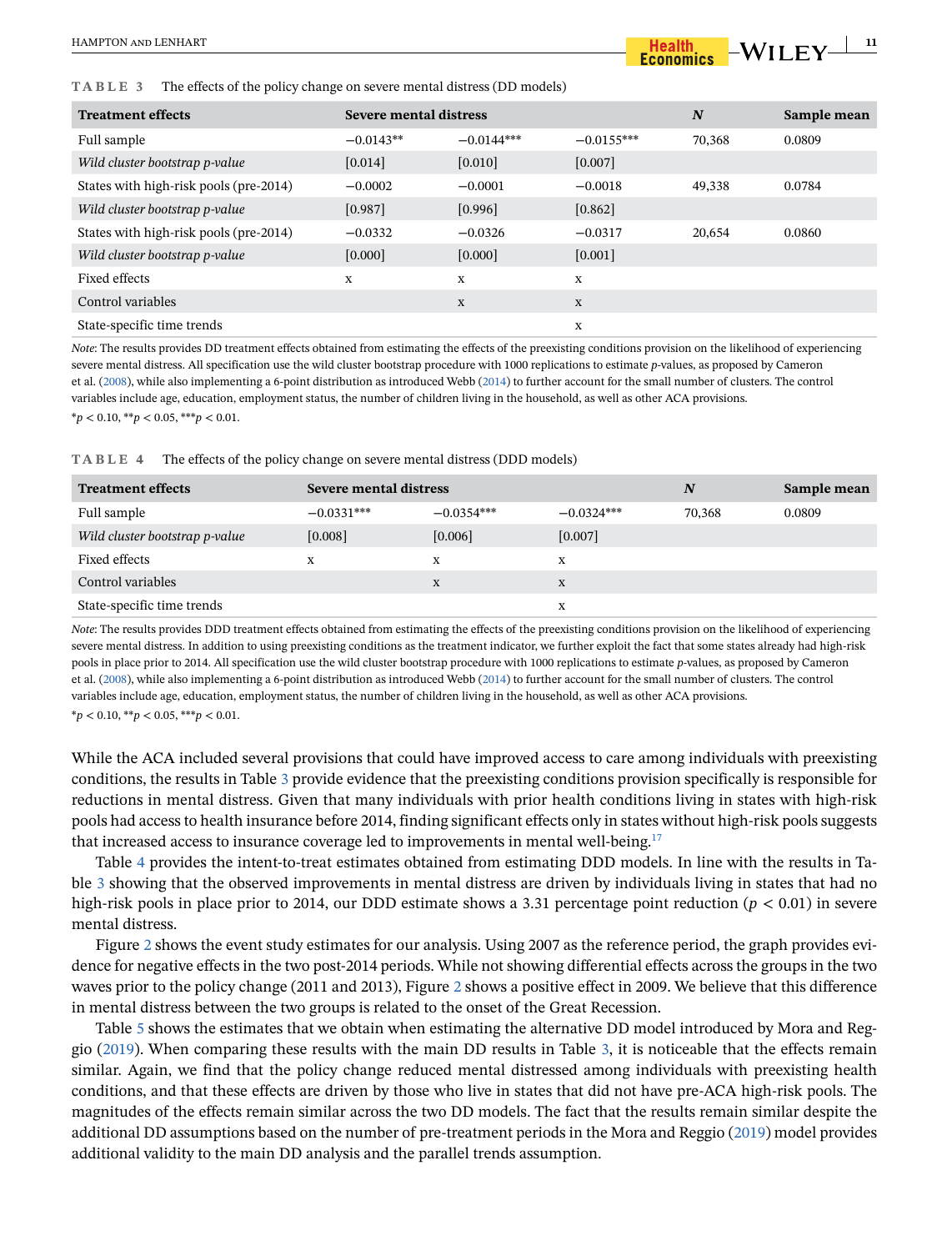

<span id="page-11-0"></span>**FIGURE 2** Annual treatment effects. The dotted line represents the 95% confidence intervals

<span id="page-11-1"></span>

|  |  | TABLE 5 The effects of the policy change on severe mental distress (alternative DD models—Mora & Reggio, 2019) |  |  |
|--|--|----------------------------------------------------------------------------------------------------------------|--|--|
|--|--|----------------------------------------------------------------------------------------------------------------|--|--|

| <b>Treatment effects</b>               | Severe mental distress |              | N       | Sample mean |
|----------------------------------------|------------------------|--------------|---------|-------------|
| Full sample                            | $-0.0145**$            | $-0.0124**$  | 70,368  | 0.0809      |
| Wild cluster bootstrap p-value         | [0.040]                | [0.048]      | [0.007] |             |
| States with high-risk pools (pre-2014) | $-0.0013$              | 0.0007       | 49,338  | 0.0784      |
| Wild cluster bootstrap p-value         | [0.848]                | [0.894]      | [0.007] |             |
| States w/o high-risk pools (pre-2014)  | $-0.0341***$           | $-0.0334***$ | 20,654  | 0.0860      |
| Wild cluster bootstrap p-value         | [0.001]                | [0.001]      | [0.007] |             |
| Fixed effects                          | X                      | X            |         |             |
| Control variables                      |                        | X            |         |             |

*Note*: The results provides DD treatment effects obtained from estimating the effects of the preexisting conditions provision on the likelihood of experiencing severe mental distress while using alternative DD specification proposed by Mora and Reggio ([2019\)](#page-18-20). All specification use the wild cluster bootstrap procedure with 1000 replications to estimate *p*-values, as proposed by Cameron et al. ([2008\)](#page-17-15), while also implementing a 6-point distribution as introduced Webb [\(2014\)](#page-18-21) to further account for the small number of clusters. The control variables include age, education, employment status, the number of children living in the household, as well as other ACA provisions.

\**p* < 0.10, \*\**p* < 0.05, \*\*\**p* < 0.01.

While Tables [3](#page-10-0)[–5](#page-11-1) provide evidence of the effects of the policy on mental distress using all K[6](#page-12-0) score questions, Table 6 shows estimates for all six survey questions separately. We find that individuals with preexisting conditions are 1.09 percentage points (*p* < 0.01) less likely to report that they feel hopeless. It seems reasonable that this decline could be related to the fact that the provision reduced financial stress and uncertainty related to healthcare expenditures. Inter-estingly, Table [6](#page-12-0) shows a statistically significant increase in feeling that everything is an effort ( $p < 0.05$ ). We believe that there could be two possible explanation for this somewhat contrary finding. First, it has been shown that individuals do not understand their insurance plans and find the difficult to use due to complex language and a complicated pricing system (Arora et al., [2015](#page-17-18)). Second, related to previous work showing that the preexisting conditions provision reduced the likelihood that individuals with prior health issues remained married (Hampton & Lenhart, [2019\)](#page-17-8), people might be more likely to report that everything is an effort following a divorce due to increased responsibilities in the household. As shown in Table [6,](#page-12-0) we find negative but imprecisely estimated effects of the policy change for the remaining four emotions that are used to obtain the K6 score.

Table [7](#page-12-1) presents gender-specific DD effects of the preexisting conditions provision on mental distress. The results show that the reductions in mental distress observed in our main analysis are entirely driven by improvements in mental well-being among women. While finding nil effects among men, we find that the policy change reduced the likelihood of women with preexisting conditions experiencing severe mental distress by 3.08 percentage points ( $p < 0.01$ ), which corresponds to a decline of 20.75%. In light of previous work showing that the preexisting conditions provision improved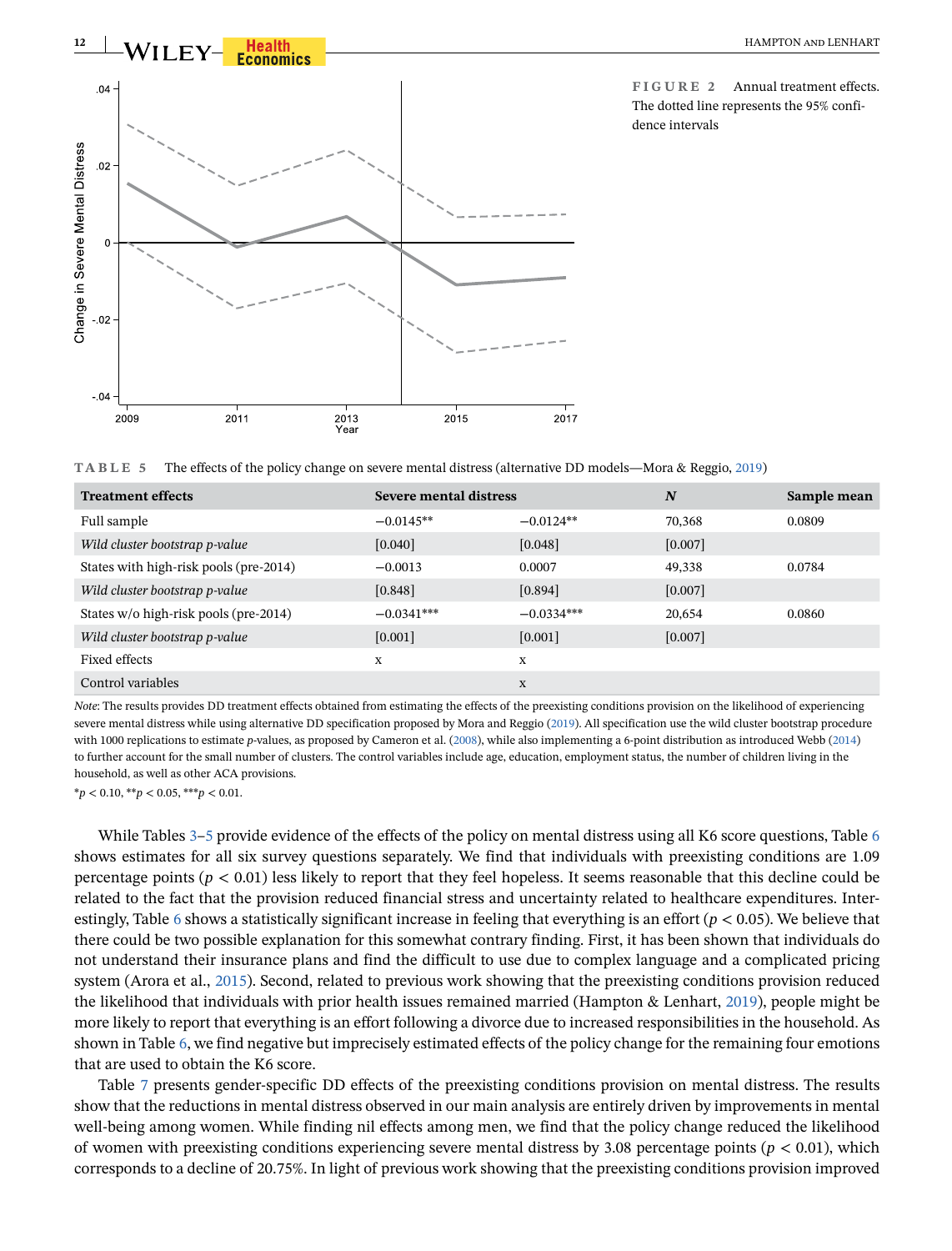<span id="page-12-0"></span>**TABLE 6** The effects of the policy change on types of on mental distress

|                                | <b>Sadness</b> | <b>Nervous</b> | <b>Restless</b> | <b>Hopeless</b> | Everything an effort | <b>Worthless</b> |
|--------------------------------|----------------|----------------|-----------------|-----------------|----------------------|------------------|
| Full sample                    | $-0.0026$      | $-0.0066$      | $-0.0030$       | $-0.0109***$    | $0.0171**$           | $-0.0019$        |
| Wild cluster bootstrap p-value | [0.631]        | [0.314]        | [0.678]         | [0.005]         | [0.008]              | $[0.582]$        |
| Sample mean                    | 0.0567         | 0.0865         | 0.1122          | 0.0418          | 0.1453               | 0.0334           |
| Fixed effects                  | X              | X              | X               | X               | X                    | X                |
| Control variables              | X              | X              | X               | X               | X                    | X                |
| State-specific time trends     | X              | X              | X               | X               | X                    | X                |

*Note*: The results provides DD treatment effects obtained from estimating the effects of the preexisting conditions provision on the likelihood of experiencing six different emotions, which are included in the K6 measure of mental distress. All specification use the wild cluster bootstrap procedure with 1000 replications to estimate *p*-values, as proposed by Cameron et al. [\(2008](#page-17-15)), while also implementing a 6-point distribution as introduced Webb ([2014](#page-18-21)) to further account for the small number of clusters. The control variables include age, education, employment status, the number of children living in the household, as well as other ACA provisions.

\**p* < 0.10, \*\**p* < 0.05, \*\*\**p* < 0.01.

<span id="page-12-1"></span>

|  | TABLE 7 Effects of the policy on mental distress, by gender (DD models) |  |  |
|--|-------------------------------------------------------------------------|--|--|
|--|-------------------------------------------------------------------------|--|--|

|                                | Male                   |           | Female       |              |
|--------------------------------|------------------------|-----------|--------------|--------------|
|                                | Severe mental distress |           |              |              |
| Treatment effect               | $-0.0016$              | $-0.0023$ | $-0.0308***$ | $-0.0282***$ |
|                                | (0.0051)               | (0.0051)  | (0.0116)     | (0.0112)     |
| Wild cluster bootstrap p-value | [0.643]                | $[0.523]$ | [0.003]      | $[0.005]$    |
| <b>Observations</b>            | 49,882                 |           | 18,749       |              |
| Fixed effects                  | X                      | X         | X            | X            |
| Control variables              | X                      | X         | X            | X            |
| State-specific time trends     |                        | X         |              | X            |

*Note*: The results provides DD treatment effects obtained from estimating the effects of the preexisting conditions provision on the likelihood of experiencing severe mental distress separately by gender. The sample means are 0.0463 and 0.1613 for males and females, respectively. All specification use the wild cluster bootstrap procedure with 1000 replications to estimate *p*-values, as proposed by Cameron et al. [\(2008](#page-17-15)), while also implementing a 6-point distribution as introduced Webb [\(2014](#page-18-21)) to further account for the small number of clusters. The control variables include age, education, employment status, the number of children living in the household, as well as other ACA provisions.

\**p* < 0.10, \*\**p* < 0.05, \*\*\**p* < 0.01.

access to insurance coverage (Collins et al., [2017;](#page-17-2) Glied & Jackson, [2017;](#page-17-3) U.S. Department of Health and Human Services, [2017\)](#page-18-3), the gender-specific results in Table [7](#page-12-1) are in line with other studies suggesting that women are more likely to delay health care due to cost (Kaiser Family Foundation, [2013\)](#page-18-19).

### **6.2 | Robustness checks**

In this section, we present findings from several additional specifications that examine whether the main estimates are robust to specific assumptions made in the sample and data selection. While our specifications in the previous section do not include any weights, Table A4 provides DD estimates obtained when including longitudinal PSID sample weights. We find that the results are consistent with the estimates in Table [3.](#page-10-0) Table A5 shows that our findings are also robust to the use of alternative cutoffs for mental distress. For all three new cutoff points, we find statistically significant declines in mental distress. Table A6 shows that, while substantially smaller in magnitude, we still find statistically significant reductions in mental distress when relaxing the treatment group criteria by considering all individuals who report having had a preexisting condition in at least two out of four pre-2014 survey waves as treated. We also show that the results are robust to accounting for sample attrition by including individuals who are not present in all five survey waves.<sup>[18](#page-17-19)</sup> In an additional robustness check, we estimate several additional specifications removing and adding new covariates to the main DD models. The results, which are presented in Table A7, show that our main effects are robust to both the exclusion and inclusion of covariates.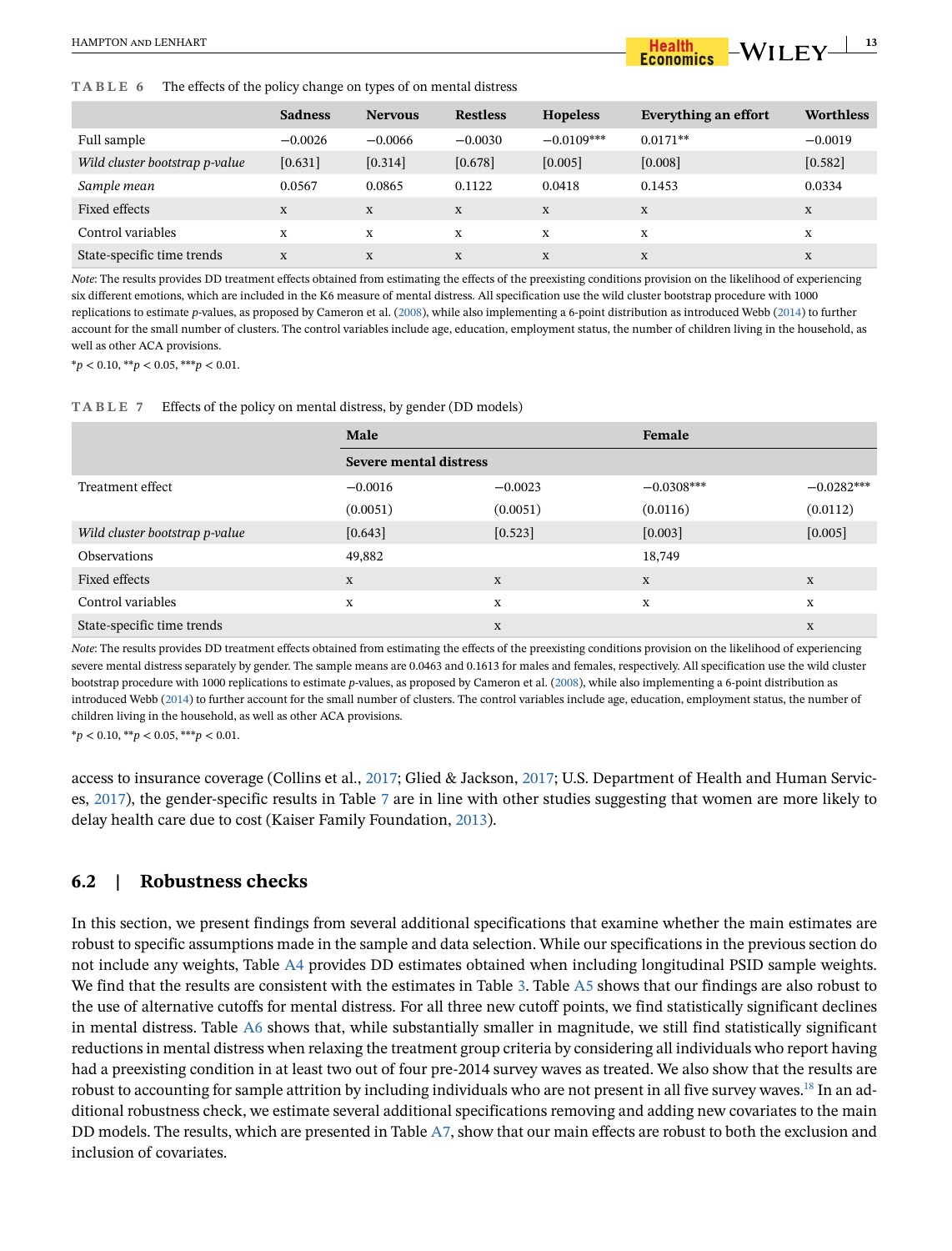**14 WII FY** For **Health HAMPTON AND LENHART** 

Finally, in Table A8, we show the results for an alternative DD specification, where we limit the sample to individuals who did not have any preexisting conditions in the pre-2014 period. We use an indicator for being in either fair or poor health prior to 2014 as the treatment group status indicator, meaning that individuals with either excellent, very good, or good health status prior to 2014 form the control group. While the two groups used in this specification differ in terms of self-reported health status, they should not be differentially impacted by the ACA preexisting conditions provision. Thus, this alternative specification serves as a falsification test. The results show that we find small and statistically insignificant effects, which furthermore suggests that our main findings are driven by the preexisting conditions provision.

#### **6.3 | Mechanisms**

To understand the potential mechanisms through which the preexisting conditions provision improves mental health, we estimate the effects of the provision on health insurance, healthcare expenditures, and physical health.

#### 6.3.1 | Health insurance

Using ACS data, Figure [3](#page-13-0) shows the proportion of individuals with insurance coverage before and after the ACA preexisting conditions provision implementation for the treatment and control groups. The figure shows that individuals with a disability are less likely to be insured throughout the study period, a reflection of the difficulty in attaining insurance coverage for those with underlying health problems. While both groups observe coverage gains following 2014, the gains for treated individuals are more pronounced and thus, a narrowing of the gap between the treatment and control groups can be observed.

To more formally assess the impact of the ACA preexisting conditions provision on coverage gains of individuals with health conditions, Table [8](#page-14-0) shows DD estimates. The dependent variable of the model is an indicator for whether a person has health insurance coverage. From column 2, individuals with a disability are 0.38 percentage points (*p* < 0.01) more likely to have insurance coverage following the policy change. This finding is in line with previous work on the preexisting conditions provision (Collins et al., [2017](#page-17-2); Glied & Jackson, [2017;](#page-17-3) U.S. Department of Health and Human Services, [2017](#page-18-3)). Table [8](#page-14-0) furthermore shows separate effects for states with and without high-risk pools, respectively. While treated individuals observe coverage gains in both sets of states, the coefficients are about twice as large in magnitude in states that did not offer high-risk pools prior to the ACA. This is consistent with our findings that reductions in mental distress were largest in states without any high-risk pools prior to  $2014<sup>19</sup>$  Given that many individuals with preexisting conditions who could have been denied coverage prior to the ACA might not be captured with our treatment indicator in



<span id="page-13-0"></span>**FIGURE 3** Health insurance coverage over time. The figure shows the share of individuals in the two groups that have any insurance coverage during the study period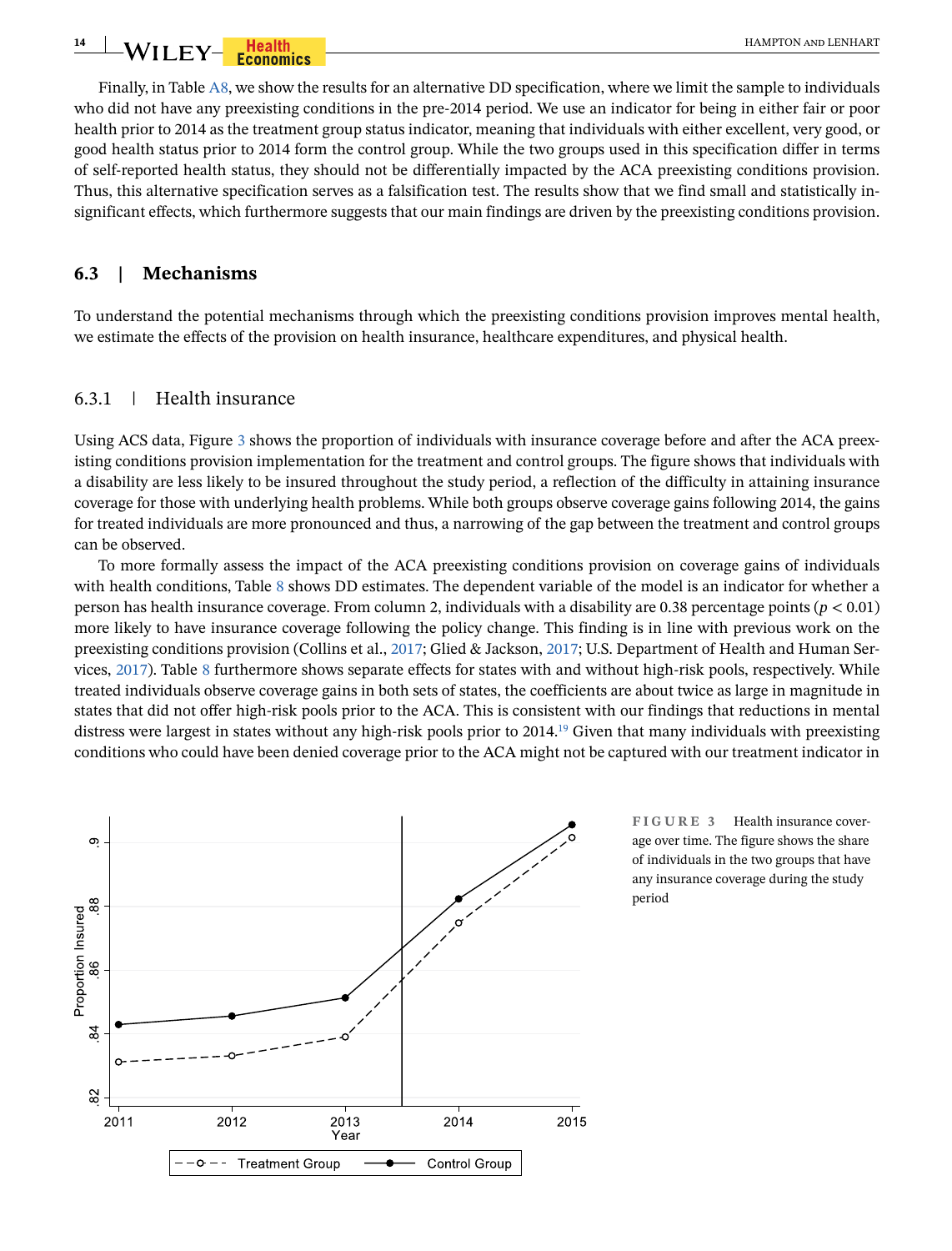#### <span id="page-14-0"></span>**TABLE 8** The effects of the policy change on health insurance coverage (DD models)

| <b>Treatment effects</b>                  | Any insurance coverage |              | N           | Sample mean |        |
|-------------------------------------------|------------------------|--------------|-------------|-------------|--------|
| Full sample                               | $0.0054***$            | $-0.0038***$ | $0.0032***$ | 6,497,319   | 0.8345 |
| Wild cluster bootstrap p-value            | $[0.000]$              | [0.000]      | [0.000]     |             |        |
| States with high-risk pools (pre-2014)    | $0.0041***$            | $0.0024**$   | $0.0026**$  | 4,399,842   | 0.8200 |
| Wild cluster bootstrap p-value            | [0.003]                | $[0.020]$    | [0.017]     |             |        |
| States without high-risk pools (pre-2014) | $0.0074***$            | $0.0058***$  | $0.0044***$ | 2,097,477   | 0.8676 |
| Wild cluster bootstrap p-value            | [0.000]                | [0.001]      | [0.003]     |             |        |
| Fixed effects                             | X                      | X            | X           |             |        |
| Control variables                         |                        | X            | X           |             |        |
| State-specific time trends                |                        |              | X           |             |        |

*Note*: The results provides DD treatment effects obtained from estimating the effects of the preexisting conditions provision on the likelihood of having any insurance coverage. All specification use the wild cluster bootstrap procedure with 1000 replications to estimate *p*-values, as proposed by Cameron et al. [\(2008\)](#page-17-15), while also implementing a 6-point distribution as introduced Webb [\(2014\)](#page-18-21) to further account for the small number of clusters. The control variables include age, education, employment status, the number of children living in the household, as well as other ACA provisions. \**p* < 0.10, \*\**p* < 0.05, \*\*\**p* < 0.01.

<span id="page-14-1"></span>**TABLE 9** The effects on medic debt and household health expenditures (DD models)

|                                | Have any<br>unpaid<br>medical<br>bills | Total out-<br>of-pocket<br>health<br>expenditures | Health<br>insurance<br>expenditures | Out-of-<br>pocket<br>doctor<br>expenditures | Out-of-pocket<br>expenditures<br>on<br>prescriptions<br>and in-home<br>medical care | Out-of-pocket<br>expenditures<br>on hospital<br>bills and<br>nursing<br>homes | $\boldsymbol{N}$ |
|--------------------------------|----------------------------------------|---------------------------------------------------|-------------------------------------|---------------------------------------------|-------------------------------------------------------------------------------------|-------------------------------------------------------------------------------|------------------|
| Treatment effects              | $-0.0309***$                           | $-143.09$                                         | $-57.85$                            | $-76.25$                                    | $-30.79$                                                                            | $-56.30$                                                                      | 70,368           |
| Wild cluster bootstrap p-value | [0.001]                                | [0.277]                                           | [0.389]                             | $[0.294]$                                   | [0.173]                                                                             | [0.335]                                                                       |                  |
| Sample mean                    | 0.1967                                 | 4175.19                                           | 1564.74                             | 1033.30                                     | 556.31                                                                              | 417.43                                                                        |                  |
| Fixed effects                  | X                                      | X                                                 | X                                   | X                                           | X                                                                                   | $\mathbf X$                                                                   |                  |
| Control variables              | X                                      | X                                                 | X                                   | X                                           | X                                                                                   | X                                                                             |                  |

*Note*: The results provides DD treatment effects obtained from estimating the effects of the preexisting conditions provision on several outcomes related to healthcare expenditures. All specification use the wild cluster bootstrap procedure with 1000 replications to estimate *p*-values, as proposed by Cameron et al. ([2008](#page-17-15)), while also implementing a 6-point distribution as introduced Webb ([2014\)](#page-18-21) to further account for the small number of clusters. The control variables include age, education, employment status, the number of children living in the household, as well as other ACA provisions.  $**p* < 0.10, ***p* < 0.05, ***p* < 0.01$ .

the ACS data (because they do not have any disabilities), we believe that the finding in Table [8](#page-14-0) is a plausible lower bound estimate for the effect of the provision on insurance coverage.

# 6.3.2 | Healthcare expenditures

Table [9](#page-14-1) presents our DD estimates on the effects of the provision on healthcare expenditures and financial strain related to healthcare costs. We find that the policy change reduced the likelihood of having any medical debt by 3.09 percentage points (*p* < 0.01) among individuals with preexisting conditions, which corresponds to a 15.7% reduction compared to the pre-policy period. This estimate is in line with Finkelstein et al. ([2012](#page-17-4)) who show that access to public insurance coverage reduced the likelihood of having medical collections by about 25%. Table A10 shows that, similar to the effects on mental distress, the reductions in unpaid medical bills following the provision are almost entirely pronounced among women with preexisting conditions. While the estimates for the five measures of household health expenditures are imprecisely estimated, they all show that the provision reduced out-of-pocket expenditures among individuals in the treatment group. Overall, Table [9](#page-14-1) provides suggestive evidence that the ACA preexisting conditions provision eased financial strain related to medical expenditures among individuals with underlying conditions, and this could be an explanation for why the reform led to subsequent improvements in mental well-being.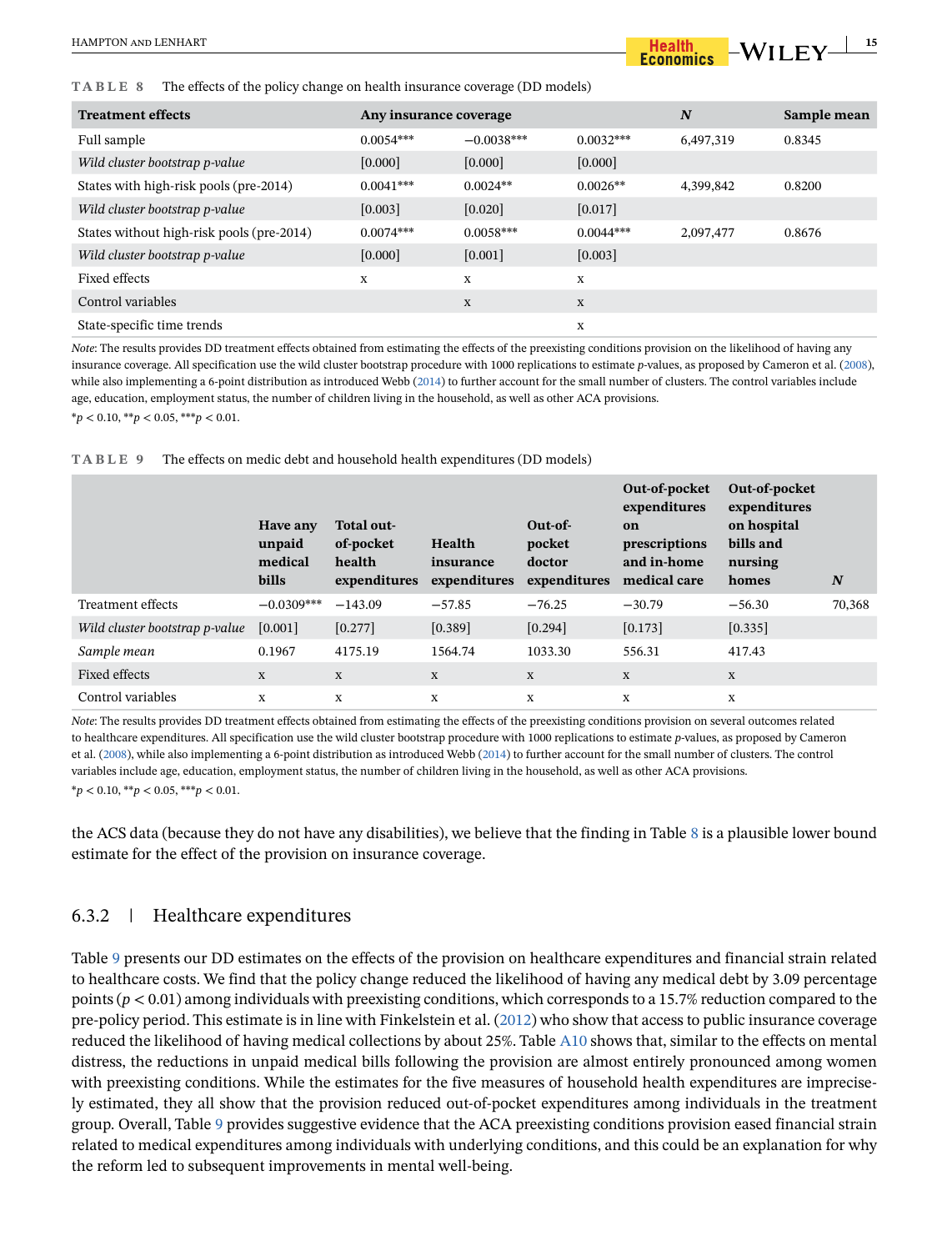<span id="page-15-0"></span>

| The effects of the policy change on physical health (DD models)<br>TABLE 10 |  |
|-----------------------------------------------------------------------------|--|
|-----------------------------------------------------------------------------|--|

|                                | Fair/poor<br>health | Excellent/very<br>good health | Health limits type/<br>amount of work | <b>Missed work</b><br>due to illness | <b>Difficulty</b><br>walking | N      |
|--------------------------------|---------------------|-------------------------------|---------------------------------------|--------------------------------------|------------------------------|--------|
| Treatment effects              | $-0.0915***$        | $0.1112***$                   | $-0.0598***$                          | $-0.0359***$                         | $-0.0337***$                 | 70,368 |
| Wild cluster bootstrap p-value | $[0.000]$           | [0.000]                       | [0.000]                               | [0.002]                              | $[0.001]$                    |        |
| Sample mean                    | 0.3927              | 0.2618                        | 0.3843                                | 0.3114                               | 0.2377                       |        |
| Fixed effects                  | X                   | X                             | X                                     | X                                    | X                            |        |
| Control variables              | X                   | X                             | X                                     | X                                    | X                            |        |

*Note*: The results provides DD treatment effects obtained from estimating the effects of the preexisting conditions provision on several outcomes related to physical health. All specification use the wild cluster bootstrap procedure with 1000 replications to estimate *p*-values, as proposed by Cameron et al. [\(2008\)](#page-17-15), while also implementing a 6-point distribution as introduced Webb ([2014\)](#page-18-21) to further account for the small number of clusters. The control variables include age, education, employment status, the number of children living in the household, as well as other ACA provisions.

\**p* < 0.10, \*\**p* < 0.05, \*\*\**p* < 0.01.

#### 6.3.3 | Physical health

Next, we evaluate five outcomes related to physical health. The results for these additional specifications are presented in Table [10](#page-15-0). Across all measures, we find that the ACA provision significantly improved physical health outcomes among individuals with preexisting conditions. For example, we show that the policy reduced the likelihood of reporting fair or poor health by 9.15 percentage points (*p* < 0.01, 23% reduction) and reduced the likelihood of being limited at work due to health issues by 5.98 percentage points ( $p < 0.01$ , 16% reduction). Thus, the findings in Table [10](#page-15-0) provide suggestive evidence that improvements in physical health could be another pathway through which the provision positively affected mental well-being. This is consistent with evidence in prior studies showing that past physical health can explain current mental health (Ohrberger et al., [2017\)](#page-18-4) and that mental health conditions are more prevalent among people with longterm physical health problems (Das et al., [2016](#page-17-5)).

### **7 | CONCLUSION**

The results of our analysis indicate that the ACA preexisting conditions provision led to improvements in mental health. Specifically, following the 2014 policy implementation, individuals with physical health conditions were 1.43 percentage points less likely to suffer from severe mental distress. Subgroup analysis reveals that the treatment effects are driven by individuals with preexisting conditions living in the 16 states that had no high-risk pools in place prior to 2014 as well as by women. When examining potential channels underlying the link between the provision and mental distress, we provide evidence that insurance coverage, healthcare expenditures, and physical health can explain the observed improvements in mental well-being among the treatment group. An additional potential mechanism is increased utilization of mental healthcare services. While our study does not include an analysis of this outcome, future research on the relationship between ACA provisions and mental health should examine this in more detail.

Our main intent-to-treat estimate of this study suggests that the preexisting conditions provision reduced the likelihood of experiencing severe mental distress by 17.68%. While this result appears large in magnitude, they are consistent with previous estimates for the effects of access to insurance on mental well-being. Giuntella and Lonsky ([2020\)](#page-17-21) find that increased insurance coverage and reduced delay of care due to financial restrictions as a result of the 2012 Deferred Action for Childhood Arrivals (DACA) initiative reduced the likelihood of moderate/serious mental distress by 20%. Furthermore, when examining a sample of low-income individuals, the authors find that the effects increase to 29%. McMorrow et al. ([2016](#page-18-23)) find that the Medicaid expansions between 1997 and 2009 reduce the likelihood of suffering from moderate mental distress by 21%, while Winkelman and Chang [\(2017\)](#page-18-24) show that the ACA Medicaid expansion reduced the diagnosis of depression and the number of days in poor mental health by 9% and 11%, respectively. Estimating intent-to-treat effects of gaining access to Social Security Disability Insurance (SSDI), Weathers II and Stegman ([2012\)](#page-18-25) find reductions in SF-36 mental health scores that are indicative of depression by 14%.

A potential limitation of our analysis is that the estimates represent regressions to the mean in the wake of an earlier serious health shock. This would suggest that the observed changes in mental distress and medical debt are due to individuals recovering from the shock of the onset of their preexisting condition. In our analysis, individuals are selected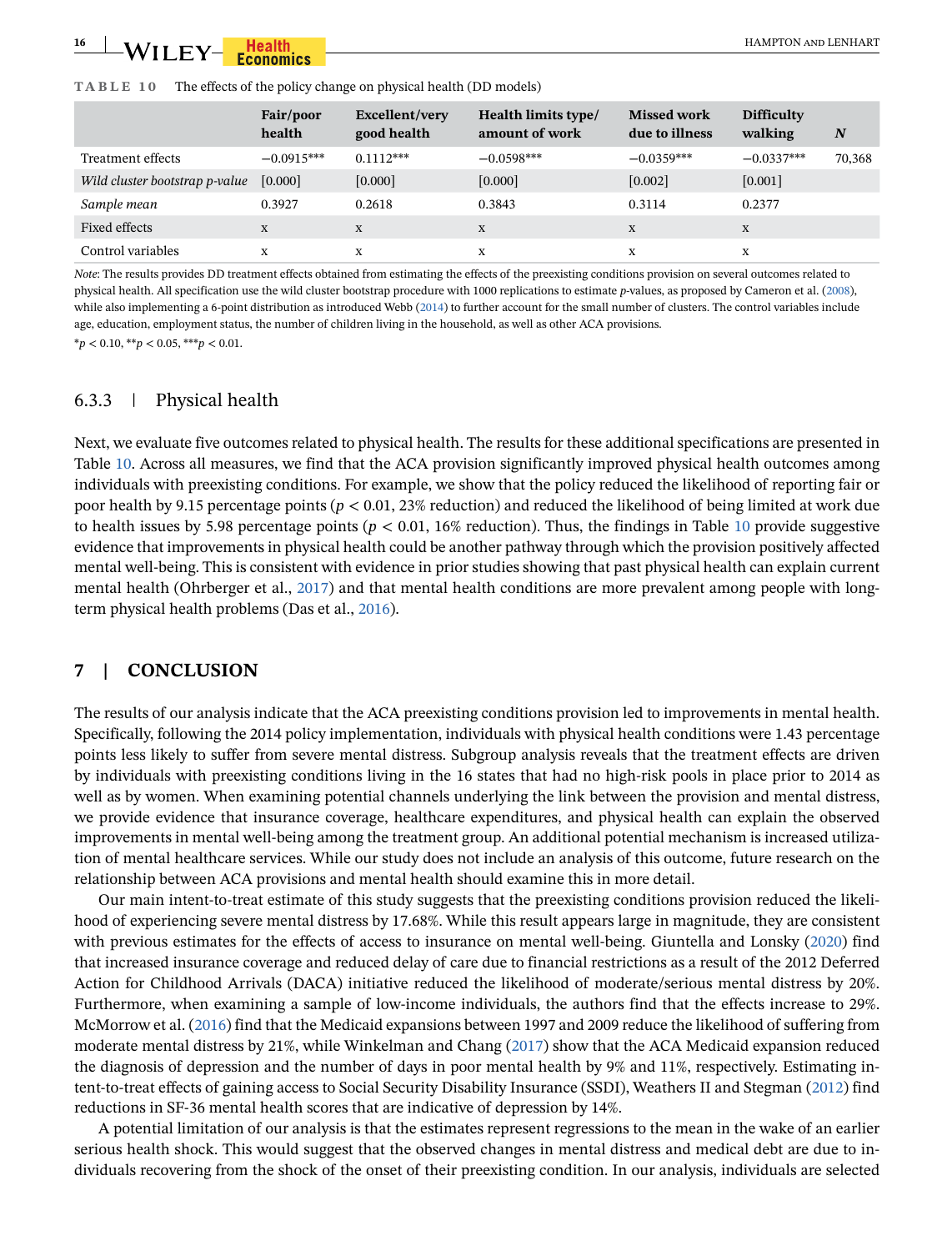into the treatment group if they have ever been diagnosed with at least one preexisting condition due to the fact that the PSID does not have information on the precise timing of the onset of these conditions. It should be noted that individuals could be denied insurance coverage prior to 2014 if they had a preexisting condition, independent of how long they had been dealing with the condition.

Overall, our results provide evidence for improved mental health following the 2014 ACA provision. While this suggests the overhaul of the healthcare system had important benefits to society, researchers and policymakers should continue to analyze the health reform to develop a more complete understanding of its intended and unintended results. Given that less than half of individuals suffering from mental illness received treatment in 2018 (Substance Abuse and Mental Health Services Administration, [2019](#page-18-0)), our study highlights the role of providing access to insurance coverage in order to reduce the share of Americans with mental health problems in the future.

#### **CONFLICT OF INTERESTS**

The authors declare no conflict of interests.

## **DATA AVAILABILITY STATEMENT**

The data that support the findings of this study are available from the corresponding author upon reasonable request.

#### **ORCID**

*Otto Lenhart* <https://orcid.org/0000-0003-0949-4820>

#### **ENDNOTES**

- <span id="page-16-0"></span><sup>1</sup> The 10 essential health benefits of a marketplace insurance plan can be found at: [https://www.healthcare.gov/coverage/what](https://www.healthcare.gov/coverage/what-marketplace-plans-cover/)[marketplace-plans-cover/](https://www.healthcare.gov/coverage/what-marketplace-plans-cover/)
- <span id="page-16-1"></span><sup>2</sup> While we provide statistics for mental illness in the opening paragraph, the main outcome of interest that we evaluate in our study is the prevalence of mental distress. As shown by Forman-Hoffman et al. [\(2014](#page-17-12)), the measure of mental distress used in our study is highly correlated with mental illness and is a strong indicator of diagnosable mental illness with considerable disability. Thus, we believe any potential findings on mental distress would provide suggestive evidence that the policy also affected mental illness.
- <span id="page-16-2"></span><sup>3</sup> Medicaid is a U.S. Social Insurance program providing insurance coverage to the nation's most vulnerable populations, those with low income or disabilities.
- <span id="page-16-3"></span><sup>4</sup> Medicare is a U.S. Social Insurance program providing insurance coverage to the elderly population (ages 65 and up).
- <span id="page-16-4"></span><sup>5</sup> The tax penalty associated with the individual mandate has since been repealed in 2017.
- <span id="page-16-5"></span><sup>6</sup> It should be noted that all of the ACA provisions discussed in this section were permanent policy changes that remained in place throughout our sample period. One final provision that was introduced as part of the ACA led to the fact that individuals who smoke tobacco can face significant premium increases of up to 50%.
- <span id="page-16-6"></span>Evidence for this is shown by the fact that Finkelstein et al. [\(2012](#page-17-4)) conduct their initial survey at the beginning of the experiment, before any noted increase in healthcare utilization occurred. Despite questioning participants at an early stage of the experiment, the authors find improvements in self-reported physical and mental health, which they partly attribute to an improved outlook and sense of well-being due to gaining insurance coverage.
- <span id="page-16-7"></span><sup>8</sup> In alternative specification, we use three different K6 cutoffs to test whether the findings are robust to the choice alternative cutoffs to measure mental distress.
- <span id="page-16-8"></span>These are the same preexisting conditions defined by Hampton and Lenhart ([2019\)](#page-17-8).
- <span id="page-16-9"></span><sup>10</sup> The PSID is less than ideal for conducting an analysis of insurance coverage gains due changes over time in survey methodology related to variables assessing health insurance coverage.
- <span id="page-16-10"></span><sup>11</sup> Table A1 also provides information on which states expanded their Medicaid programs during the period of our study. The table shows that Medicaid expansions occurred in both states with and without pre-ACA high-risk pools. Of the 35 states with such pools, 14 expanded their Medicaid programs, while 6 of the 16 states without high-risk pools had implemented Medicaid expansions during the period of our study.
- <span id="page-16-11"></span><sup>12</sup> In some specifications, we also include state-specific, linear time trends.
- <span id="page-16-12"></span><sup>13</sup> While we do not apply sample weights in our main analysis, we apply longitudinal PSID sample weights in additional specifications.
- <span id="page-16-13"></span><sup>14</sup> We also find that the increase in mental distress between 2007 and 2009 is driven by individuals living in states that had no pre-ACA highrisk pools.
- <span id="page-16-14"></span><sup>15</sup> The fact that around 70% of the individuals in our sample are male can be explained by the structure of the PSID. The survey interviews household heads, which it assumes to be male in married households.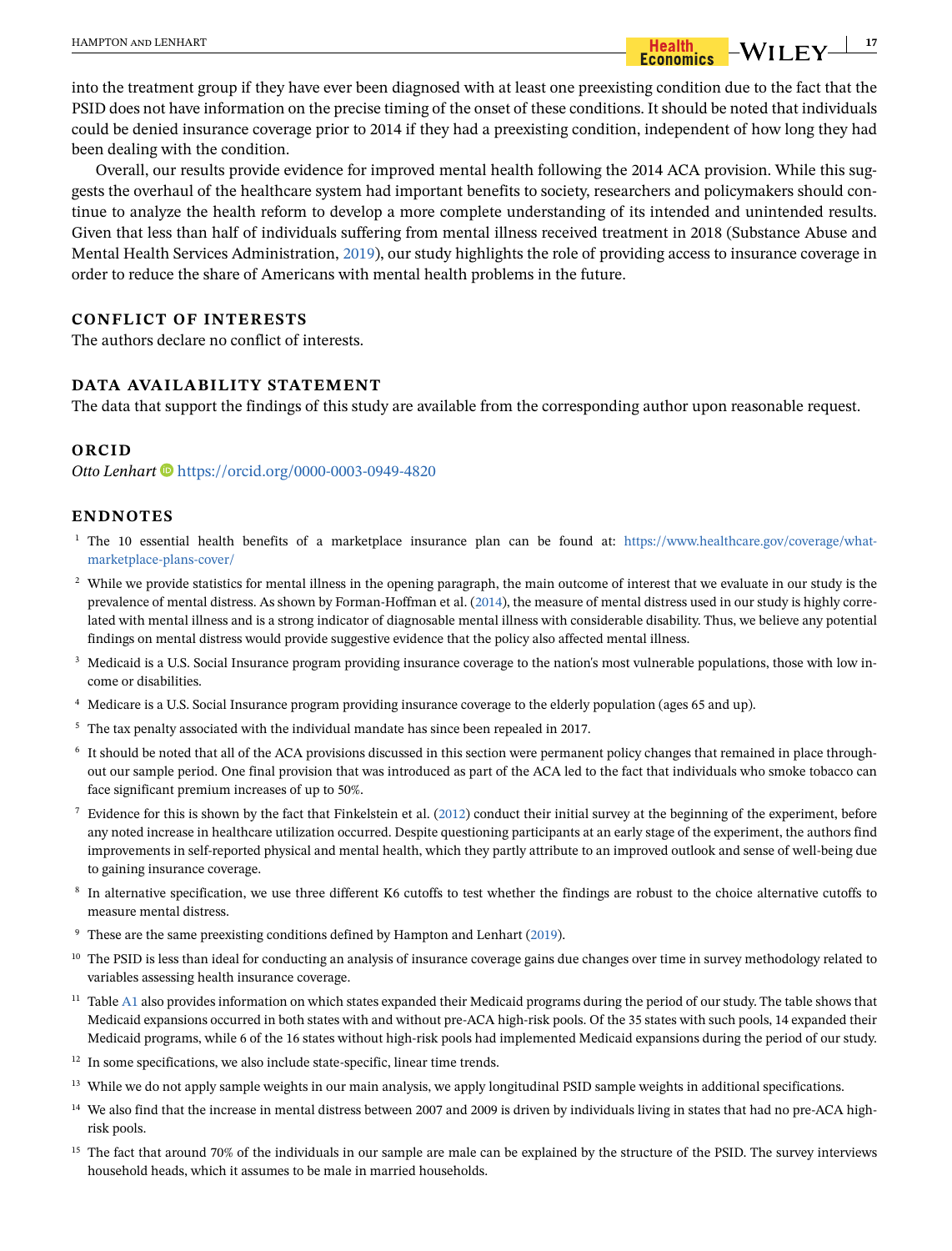# **18 WILEY- Health Economics Experiment CONFERENT <b>EXPLOSE CONFERENT**

- <span id="page-17-16"></span><sup>16</sup> While this effect appears large in magnitude, it should be noted that the upper tails of the 95% confidence intervals for the full sample estimates in Table [3](#page-10-0) are between −0.0033 and −0.0046. In the conclusion of the paper, we provide a discussion showing that our estimates are comparable with previous work evaluating the association between newly gained access to health insurance coverage and mental well-being.
- <span id="page-17-17"></span><sup>17</sup> Table A3 shows that the estimates remain very similar when excluding state fixed effects from the models. Thus, the findings indicate that our main findings in Table [3](#page-10-0) are not driven by a possible high collinearity between individual and state fixed effects.
- <span id="page-17-19"></span><sup>18</sup> The estimated intent-to-treat effects remain very similar when including individuals who are not present in all five waves of the sample period. Attrition rates are actually slightly larger for individuals in the control group.
- <span id="page-17-20"></span> $<sup>19</sup>$  In additional specifications, we test whether the policy change led to state-level migration among individuals with preexisting conditions.</sup> The results are presented in Table A9 and provide suggestive evidence that people with prior health issues were more likely to move to a different state after the provision was implemented. However, due to the small number of individuals in our treatment group who move between waves, we believe these results could be due to noisy data and thus should be viewed with caution since. Our main treatment group consists of 1950 individuals who we follow throughout the study period (2007–2017). Our data indicates that, on average, around 50–60 individuals from the treatment group migrate to a different state between two waves. While the number of "movers" is larger in the control group (around 700 individuals on average between waves), the share of people moving to a different state is very similar across the two groups. One explanation for the increase in migration could be related to the finding that individuals with preexisting conditions are less likely to remain married following implementation of the provision in 2014, as shown in previous work (Hampton & Lenhart, [2019](#page-17-8)). We believe that migration could be a pathway through which the policy change improves mental well-being, and be related to job lock and job mobility. While an analysis of these outcomes is outside the scope of this paper, future work should evaluate the association between the policy change and job mobility and migration. Given the small number of movers in the PSID who have a preexisting condition, the use of a larger data set such as the ACS might be preferred.

## **REFERENCES**

- <span id="page-17-1"></span>Amadeo, K. (2019). *Obamacare pre-existing conditions – How Obamacare protects those with pre-existing conditions*. [https://www.thebalance.](https://www.thebalance.com/obamacare-pre-existing-conditions-3306072) [com/obamacare-pre-existing-conditions-3306072](https://www.thebalance.com/obamacare-pre-existing-conditions-3306072)
- <span id="page-17-18"></span>Arora, V., Moriates, C., & Shah, N. (2015). The challenge of understanding health care costs and charges. *American Medical Association Journal of Ethics*, *17*(11), 1046–1052.
- <span id="page-17-9"></span>Buchmueller, T. C., DiNardo, J., & Valletta, R. G. (2011). The effect of an employer health insurance mandate on health insurance coverage and the demand for labor: Evidence from Hawaii. *American Economic Journal: Economic Policy*, *3*(4), 25–51.
- <span id="page-17-15"></span>Cameron, A. C., Gelbach, J. B., & Miller, D. L. (2008). Bootstrap-based improvements for inference with clustered errors. *The Review of Economics and Statistics*, *90*(3), 414–427.
- <span id="page-17-10"></span>Centers for Disease Control and Prevention and National Association of Chronic Disease Directors. (2008). *The state of mental health and aging in America [Issue Brief 1]: What do the data tell us?* National Association of Chronic Disease Directors.
- <span id="page-17-6"></span>Chatterji, P. C., Brandon, P., & Markowitz, S. (2016). Job mobility among parents of children with chronic health conditions: Early effects of the 2010 Affordable Care Act. *Journal of Health Economics*, *48*, 26–43.
- <span id="page-17-7"></span>Choudhury, A. R., Unuigbe, A., & Zewde, N. B. (2019). *Impact of pre-existing conditions mandate on health insurance and the use of inpatient medical care [Working Paper]*.
- <span id="page-17-0"></span>Claxton, G., Cox, C., Damico, A., Levitt, L., & Pollitz, K. (2019). *Pre-existing condition prevalence for individuals and families*. Kaiser Family Foundation Issue Brief.<https://www.kff.org/health-reform/issue-brief/pre-existing-condition-prevalence-for-individuals-and-families/>
- <span id="page-17-2"></span>Collins, S. R., Gunja, M. Z., Doty, M. M., & Beutel, S. (2017). *How the Affordable Care Act has improved Americans' ability to buy health insurance on their own [Issue Brief February 2017]*. The Commonwealth Fund.
- <span id="page-17-5"></span>Das, P., Naylor, C., & Majeed, A. (2016). Bringing together physical and mental health: A new frontier for integrated care. *Journal of the Royal Society of Medicine*, *109*(10), 364–366.
- <span id="page-17-14"></span>Fehr, R., Damicio, A., Levitt, L., Claxton, G., Cox, C., & Pollitz, K. (2018). *Mapping pre-existing conditions across the U.S [Policy Brief]*. The Henry J. Kaiser Family Foundation. <https://www.kff.org/health-reform/issue-brief/mapping-pre-existing-conditions-across-the-u-s/>
- <span id="page-17-4"></span>Finkelstein, A., Taubman, S., Wright, B., Bernstein, M., Gruber, J., Newhouse, J. P., Allen, H., & Baicker, K., & Oregon Health Study Group. (2012). The Oregon Health Insurance experiment: Evidence from the first year. *Quarterly Journal of Economics*, *127*(3), 1057–1106.
- <span id="page-17-12"></span>Forman-Hoffman, V. L., Muhuri, P. K., Novak, S. K., Pemberton, M. R., Ault, K. L., & Mannix, D. (2014). *Psychological distress and mortality among adults in the U.S. household population [Data Review]*. Center for Behavioral Health Statistics and Quality.
- <span id="page-17-13"></span>Furukawa, T. A., Kessler, R. C., Slade, T., & Andrews, G. (2003). The performance of the K6 and K10 screening scale for psychological distress in the Australian National Survey of Mental Health and Well-Being. *Psychological Medicine*, *33*(2), 357–362.
- <span id="page-17-21"></span>Giuntella, O., & Lonsky, J. (2020). The effects of DACA on health insurance, access to care, and health outcomes. *Journal of Health Economics*, *72*, 102320.
- <span id="page-17-3"></span>Glied, S., & Jackson, A. (2017). *Access to coverage and care for people with preexisting conditions: How has it changed under the ACA? [Issue Brief June 2017]*. The Commonwealth Fund.
- <span id="page-17-11"></span>Golden, R., & Vail, M. (2014). The implications of the Affordable Care Act for mental health care. *Generations*, *38*(3), 96–103.
- <span id="page-17-8"></span>Hampton, M., & Lenhart, O. (2019). The effect of the Affordable Care Act preexisting conditions provision on marriage. *Health Economics*, *28*(11), 1345–1355.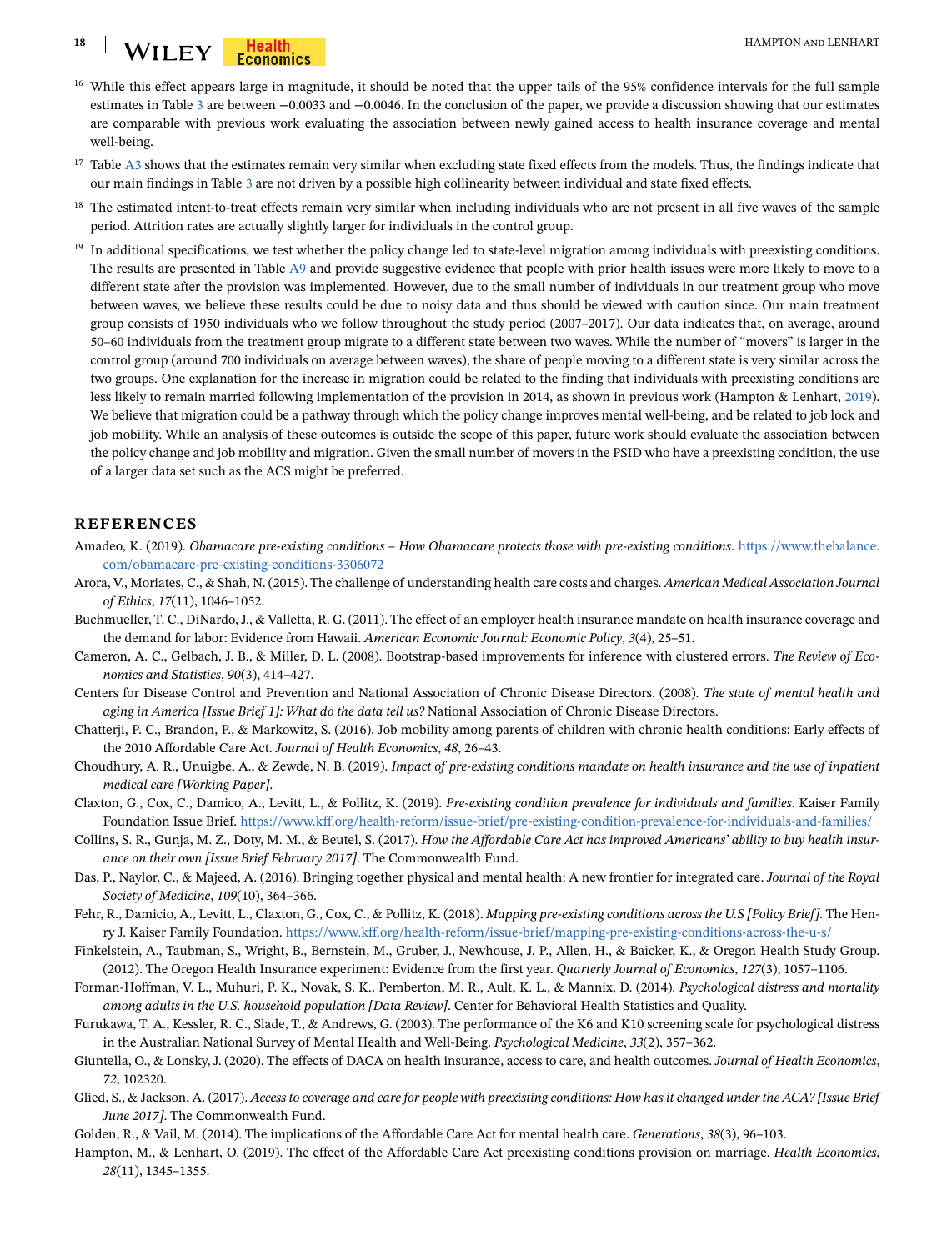<span id="page-18-10"></span>Institute of Medicine (US). (2002). *Committee on the consequences of uninsurance*. National Academies Press.

- <span id="page-18-7"></span>Internal Revenue Service. (2020). *Employer shared responsibility payments*. [https://www.irs.gov/affordable-care-act/employers/employer](https://www.irs.gov/affordable-care-act/employers/employer-shared-responsibility-provisions)[shared-responsibility-provisions](https://www.irs.gov/affordable-care-act/employers/employer-shared-responsibility-provisions)
- <span id="page-18-8"></span>Kaiser Family Foundation. (2010). *Explaining health care reform: Questions about health insurance subsidies [Focus on Health Reform Report No 7962-02]*.
- <span id="page-18-19"></span>Kaiser Family Foundation. (2013). *Kaiser men's health survey*. [http://files.kff.org/attachment/slides-gender-differences-in-health-care-status](http://files.kff.org/attachment/slides-gender-differences-in-health-care-status-and-use-spotlight-on-mens-health)[and-use-spotlight-on-mens-health](http://files.kff.org/attachment/slides-gender-differences-in-health-care-status-and-use-spotlight-on-mens-health)
- <span id="page-18-5"></span>Kaiser Family Foundation. (2018). *Poll: The ACA's pre-existing condition protections remain popular with the public, including republicans, as legal challenge looms this week*. [https://www.kff.org/health-costs/press-release/poll-acas-pre-existing-condition-protections-remain-pop](https://www.kff.org/health-costs/press-release/poll-acas-pre-existing-condition-protections-remain-popular-with-public/)[ular-with-public/](https://www.kff.org/health-costs/press-release/poll-acas-pre-existing-condition-protections-remain-popular-with-public/)
- <span id="page-18-14"></span>Kessler, R. C., Barker, P. R., Colpe, L. J., Epstein, J. F., Gfroerer, J. C., Hiripi, E., Normand, S.-L. T., Manderscheid, R. W., Walters, E. E., & Zaslavsky, A. M. (2003). Screening for serious mental illness in the general population. *Archives of General Psychiatry*, *60*, 184–189.
- <span id="page-18-16"></span>Kim, G., Bryant, A. N., & Parmelee, P. (2012). Racial/ethnic differences in serious psychological distress among older adults in California. *International Journal of Geriatric Psychiatry*, *27*, 1070–1077.
- <span id="page-18-15"></span>Kim, G., DeCoster, J., Bryant, A. N., & Ford, K. L. (2016). Measurement equivalence of the K6 scale: The effects of race/ethnicity and language. *Assessment*, *23*(6), 758–768.

<span id="page-18-1"></span>Krueger, A. B. (2016). *Where have all the workers gone?* Princeton University and NBER. Unpublished.

- <span id="page-18-22"></span>MacKinnon, J. G., & Webb, M. D. (2017). Wild bootstrap inference for wildly different cluster sizes. *Journal of Applied Econometrics*, *32*, 233–254.
- <span id="page-18-23"></span>McMorrow, S., Kenney, G. M., Long, S. K., & Goin, D. E. (2016). Medicaid expansions from 1997 to 2009 increased coverage and improved access and mental health outcomes for low-income parents. *Health Services Research*, *51*(4), 1347–1367.
- <span id="page-18-13"></span>Mechanic, D. (2012). Seizing opportunities under the Affordable Care Act for transforming the mental and behavioral health system. *Health Affairs*, *31*(2), 376–382.
- <span id="page-18-20"></span>Mora, R., & Reggio, I. (2019). Alternative Diff-in-Diffs estimators with several pretreatment periods. *Econometric Reviews*, *38*(5), 465–486.
- <span id="page-18-2"></span>National Alliance on Mental Illness. (2019). *Mental health by the numbers*.<https://www.nami.org/learn-more/mental-health-by-the-numbers>
- <span id="page-18-4"></span>Ohrnberger, J., Fichera, E., & Sutton, M. (2017). The relationship between physical and mental health: A mediation analysis. *Social Science & Medicine*, *195*, 42–49.
- <span id="page-18-6"></span>Pollitz, K. (2017). *High-risk pools for uninsurable individuals. Issue Brief, February*. Accessed January 14, 2020. Henry J. Kaiser Family Foundation.
- <span id="page-18-17"></span>Pratt, L. A. (2009). Serious psychological distress, as measured by the K6, and mortality. *Annals of Epidemiology*, *19*, 202–209.
- <span id="page-18-18"></span>Prochaska, J. J., Sung, H. Y., Max, W., Shi, Y., & Ong, M. (2012). Validity study of the K6 scale as a measure of moderate mental distress based on mental health treatment need and utilization. *International Journal of Methods in Psychiatric Research*, *21*(2), 88–97.
- <span id="page-18-12"></span>Rabinowitz, J., Bromet, E. J., Lavelle, J., Hornak, K. J., & Rosen, B. (2001). Changes in insurance coverage and extent of care during the two years after first hospitalization for a psychotic disorder. *Psychiatric Services*, *52*(1), 87–91.
- <span id="page-18-11"></span>Sturm, R., & Wells, K. (2000). Health insurance may be improving -- But not for individuals with mental illness. *Health Services Research*, *35*(1 Pt 2), 253.
- <span id="page-18-0"></span>Substance Abuse and Mental Health Services Administration. (2019). *Key substance use and mental health indicators in the United States: Results from the 2018 National Survey on Drug Use and Health*. [https://www.samhsa.gov/data/sites/default/files/cbhsq-reports/NSDUHNa](https://www.samhsa.gov/data/sites/default/files/cbhsq-reports/NSDUHNationalFindingsReport2018/NSDUHNationalFindingsReport2018.pdf)[tionalFindingsReport2018/NSDUHNationalFindingsReport2018.pdf](https://www.samhsa.gov/data/sites/default/files/cbhsq-reports/NSDUHNationalFindingsReport2018/NSDUHNationalFindingsReport2018.pdf)
- <span id="page-18-3"></span>U.S. Department of Health and Human Services. (2017). *Health insurance coverage for Americans with pre-existing conditions: The impact of the Affordable Care Act [Issue Brief]*. Office of the Assistant Secretary for Planning and Evaluation.
- <span id="page-18-9"></span>Vigo, D., Thornicroft, G., & Rifat Atun, R. (2016). Estimating the true global burden of mental illness. *The Lancet Psychiatry*, *3*(2), 171–178.
- <span id="page-18-25"></span>Weathers, R. R., II, & Stegman, M. (2012). The effect of expanding access to health insurance on the health and mortality of Social Security Disability Insurance beneficiaries. *Journal of Health Economics*, *31*(6), 863–875.
- <span id="page-18-21"></span>Webb, M. D. (2014). *Reworking wild bootstrap based inference for clustered errors [Working Paper 1315]*. Queen's University, Department of Economics.
- <span id="page-18-24"></span>Winkelman, T. N. A., & Chang, V. W. (2017). Medicaid expansion, mental health, and access to care among childless adults with and without chronic conditions. *Journal of General Internal Medicine*, *33*(3), 376–383.

**How to cite this article:** Hampton, M., & Lenhart, O. (2022). Access to health care and mental health— Evidence from the ACA preexisting conditions provision. *Health Economics*, 1–24. https://doi.org/10.1002/ hec.4473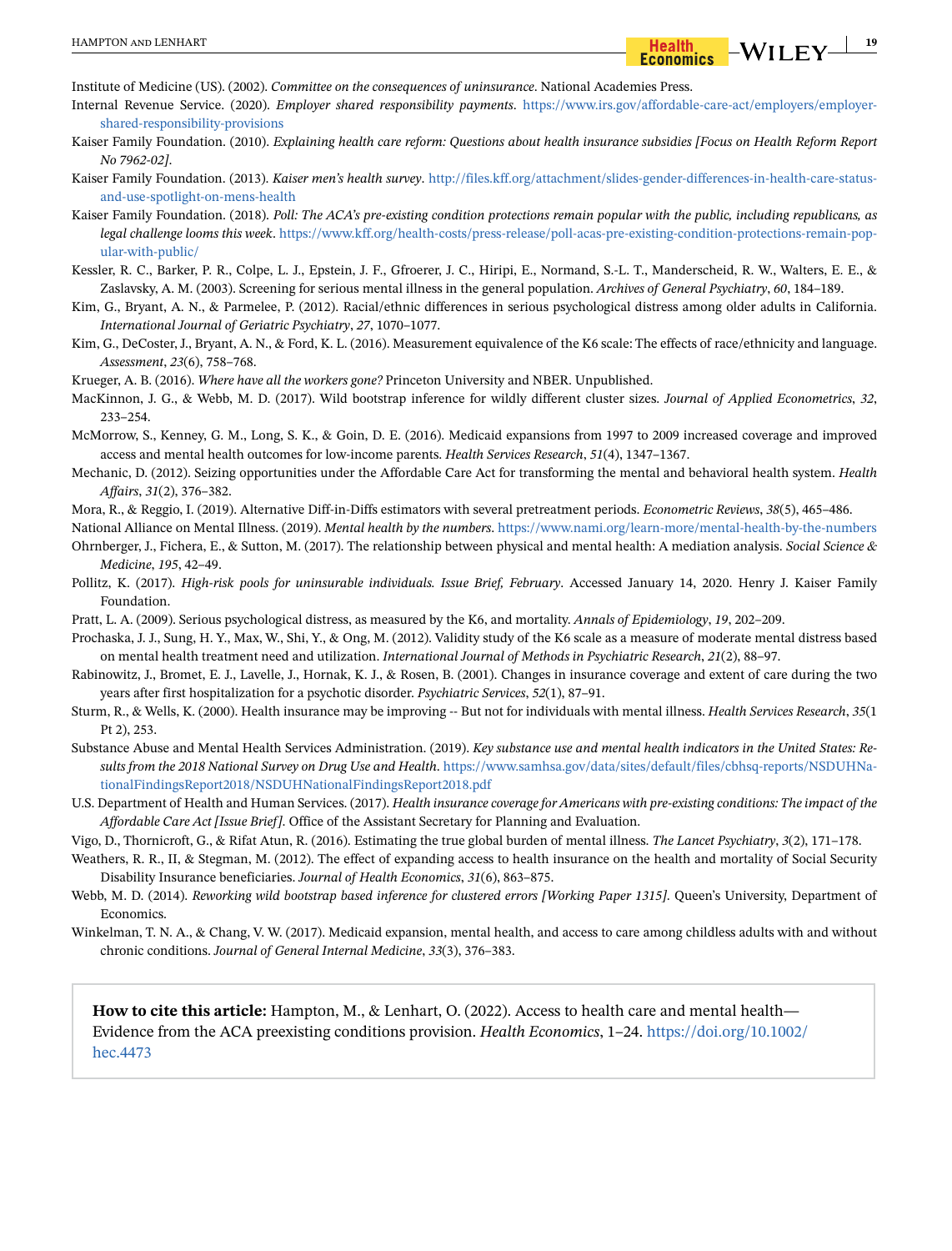# **APPENDIX A**

**TABLE A1** High-risk pools prior to 2014

| High-risk pool prior to 2014                       | No high-risk pool prior to 2014 |
|----------------------------------------------------|---------------------------------|
| Alabama                                            | Arizona                         |
| Alaska <sup>c</sup>                                | Delaware                        |
| Arkansasb                                          | D.C. <sup>a</sup>               |
| California <sup>a</sup>                            | Georgia                         |
| Colorado                                           | Hawaii                          |
| Connecticut <sup>a</sup>                           | Maine                           |
| Florida                                            | Massachusetts                   |
| Idaho                                              | Michigan <sup>b</sup>           |
| Illinois                                           | Nevada <sup>b</sup>             |
| Indiana <sup>c</sup>                               | New Jersey<br>a $\,$            |
| Iowa                                               | New York                        |
| Kansas                                             | Ohiob                           |
| Kentuckyb                                          | Pennsylvania <sup>c</sup>       |
| Louisiana <sup>c</sup>                             | Rhode Island                    |
| Maryland                                           | Vermont                         |
| Minnesota <sup>a</sup>                             | Virginia                        |
| Mississippi                                        |                                 |
| Missouri                                           |                                 |
| Montana <sup>c</sup>                               |                                 |
| Nebraska                                           |                                 |
| New Hampshireb                                     |                                 |
| New Mexicob                                        |                                 |
| North Carolina                                     |                                 |
| North Dakotab                                      |                                 |
| Oklahoma                                           |                                 |
| Oregon                                             |                                 |
| South Carolina                                     |                                 |
| South Dakota                                       |                                 |
| Tennessee                                          |                                 |
| Texas                                              |                                 |
| Utah                                               |                                 |
| Washington <sup>a</sup>                            |                                 |
| Wisconsin                                          |                                 |
| West Virginia <sup>b</sup>                         |                                 |
| Wyoming                                            |                                 |
| <sup>a</sup> Early Medicaid expansion (2010-2011). |                                 |

<span id="page-19-2"></span><span id="page-19-1"></span>b Medicaid expansion in 2014.

<span id="page-19-0"></span>c Late Medicaid expansion (2015–2016).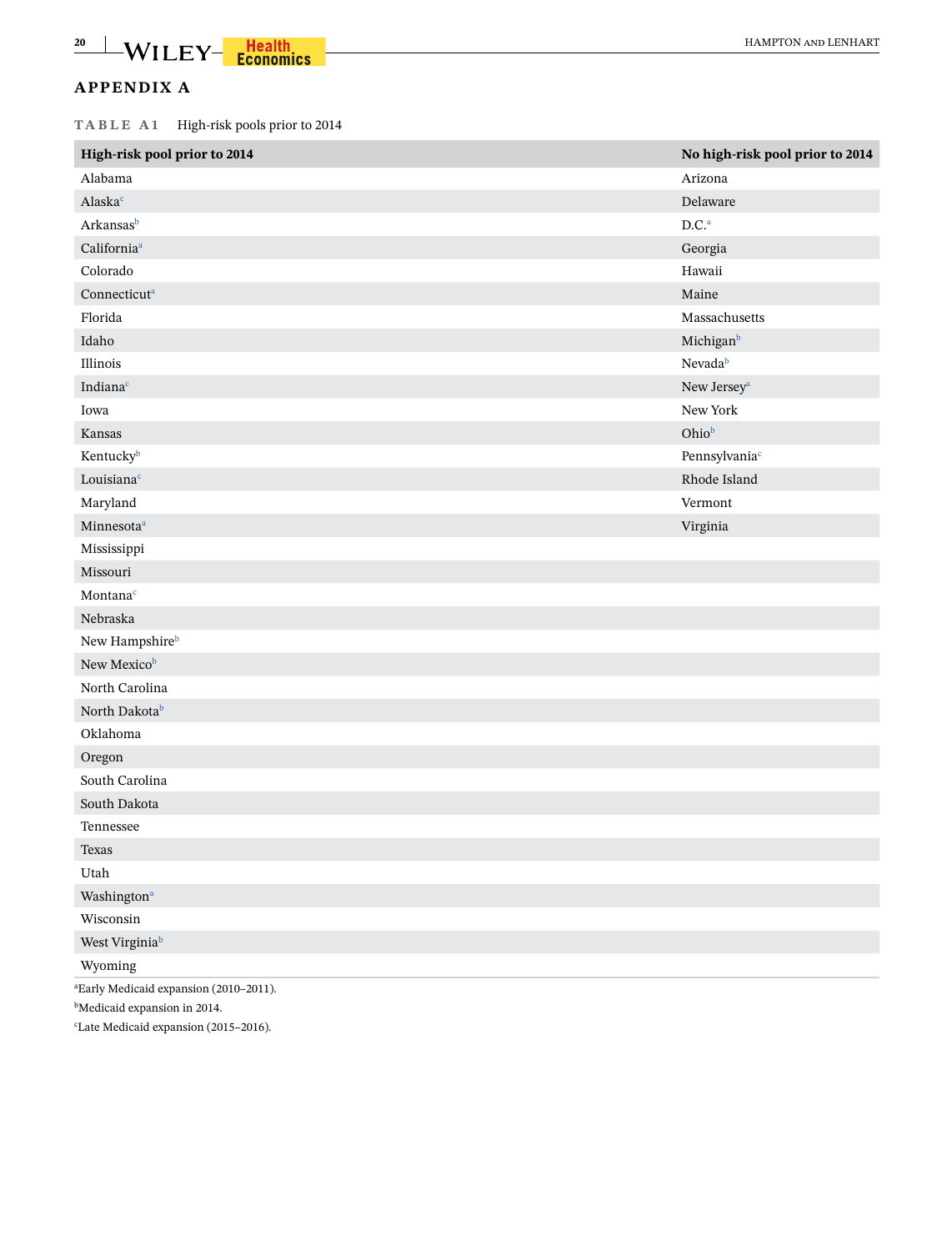#### **TABLE A2** Descriptive statistics (ACS sample)

|                               | <b>Treatment group</b> | <b>Control</b> group |
|-------------------------------|------------------------|----------------------|
| Age                           | 52.142 (9.673)         | 46.392 (11.099)      |
| Male                          | 0.478                  | 0.468                |
| Married                       | 0.601                  | 0.801                |
| Working                       | 0.337                  | 0.769                |
| Unemployed                    | 0.052                  | 0.041                |
| White                         | 0.778                  | 0.804                |
| Black                         | 0.126                  | 0.077                |
| At most 12 years of education | 0.532                  | 0.346                |
| >12 years of education        | 0.468                  | 0.654                |
| Any insurance coverage        |                        |                      |
| Pre                           | 0.834                  | 0.847                |
| Post                          | 0.888                  | 0.894                |
| $\cal N$                      | 741,234                | 5,756,085            |

*Note*: The table presents descriptive statistics from the ACS sample for both the treatment and the control group.

#### **TABLE A3** The effects of the policy change on severe mental distress (without state fixed effects)

| <b>Treatment effects</b>       | Severe mental distress |              |              | N      | Sample mean |
|--------------------------------|------------------------|--------------|--------------|--------|-------------|
| Full sample                    | $-0.0153***$           | $-0.0151***$ | $-0.0149***$ | 70,368 | 0.0809      |
| Wild cluster bootstrap p-value | [0.008]                | [0.008]      | [0.009]      |        |             |
| States with high-risk pools    | $-0.0005$              | $-0.0008$    | $-0.0008$    | 49.338 | 0.0784      |
| $(\text{pre-}2014)$            | (0.0063)               | (0.0062)     | (0.0062)     |        |             |
| Wild cluster bootstrap p-value | [0.975]                | [0.944]      | [0.941]      |        |             |
| States w/o high-risk pools     | $-0.0374***$           | $-0.0356***$ | $-0.0361***$ | 20,654 | 0.0860      |
| $(\text{pre-}2014)$            | (0.0070)               | (0.0076)     | (0.0076)     |        |             |
| Wild cluster bootstrap p-value | [0.000]                | [0.001]      | [0.001]      |        |             |
| Year fixed effects             | X                      | X            | $\mathbf X$  |        |             |
| Control variables              |                        | X            | $\mathbf X$  |        |             |
| State-specific time trends     |                        |              | X            |        |             |

*Note*: The results provides DD treatment effects obtained from estimating the effects of the preexisting conditions provision on the likelihood of experiencing severe mental distress. All specification use the wild cluster bootstrap procedure with 1000 replications to estimate *p*-values, as proposed by Cameron et al. ([2008](#page-17-15)), while also implementing a 6-point distribution as introduced Webb ([2014\)](#page-18-21) to further account for the small number of clusters. The control variables include age, education, employment status, the number of children living in the household, as well as other ACA provisions. \**p* < 0.10, \*\**p* < 0.05, \*\*\**p* < 0.01.

**TABLE A4** The effects of the policy change on severe mental distress (DD models with longitudinal sample weights)

| <b>Treatment effects</b>                  | Severe mental distress |              |              | N      | Sample mean |
|-------------------------------------------|------------------------|--------------|--------------|--------|-------------|
| Full sample                               | $-0.0142**$            | $-0.0144***$ | $-0.0157***$ | 70.368 | 0.0809      |
| Wild cluster bootstrap p-value            | [0.015]                | [0.010]      | [0.009]      |        |             |
| States with high-risk pools (pre-2014)    | $-0.0005$              | $-0.0006$    | $-0.0019$    | 49,338 | 0.0784      |
| Wild cluster bootstrap p-value            | [0.930]                | [0.912]      | [0.845]      |        |             |
| States without high-risk pools (pre-2014) | $-0.0334***$           | $-0.0329***$ | $-0.0321***$ | 20,654 | 0.0860      |
| Wild cluster bootstrap p-value            | [0.001]                | [0.001]      | [0.000]      |        |             |
| Fixed effects                             | X                      | X            | X            |        |             |

(Continues)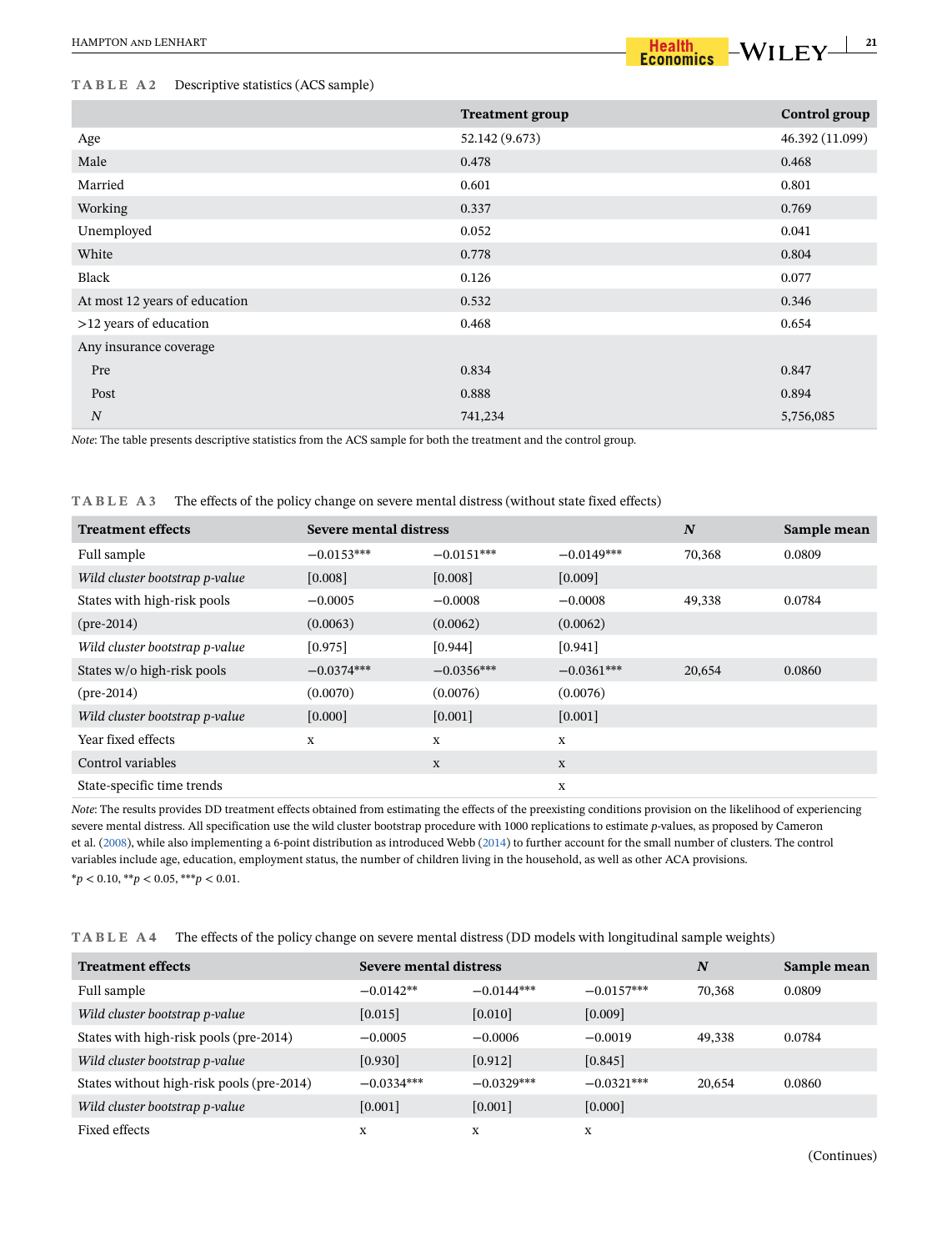#### **TABLE A4** (Continued)

| <b>Treatment effects</b>   | Severe mental distress | N | Sample mean |
|----------------------------|------------------------|---|-------------|
| Control variables          |                        |   |             |
| State-specific time trends |                        |   |             |

*Note*: The results provides DD treatment effects obtained from estimating the effects of the preexisting conditions provision on the likelihood of experiencing severe mental distress. In comparison to the main results, these specifications include longitudinal PSID sample weights. All specification use the wild cluster bootstrap procedure with 1000 replications to estimate *p*-values, as proposed by Cameron et al. [\(2008](#page-17-15)), while also implementing a 6-point distribution as introduced Webb [\(2014](#page-18-21)) to further account for the small number of clusters. The control variables include age, education, employment status, the number of children living in the household, as well as other ACA provisions.

\**p* < 0.10, \*\**p* < 0.05, \*\*\**p* < 0.01.

| Panel A                        | K6 score $>11$            |              |              | N      | Sample mean |
|--------------------------------|---------------------------|--------------|--------------|--------|-------------|
| Treatment effects              | $-0.0131**$               | $-0.0129**$  | $-0.0126*$   | 70,368 | 0.1095      |
| Wild cluster bootstrap p-value | [0.045]                   | [0.046]      | [0.051]      |        |             |
| Panel B                        | $K6$ score $>10$          |              |              |        |             |
| Treatment effects              | $-0.0191***$              | $-0.0204***$ | $-0.0201***$ | 70,368 | 0.1282      |
| Wild cluster bootstrap p-value | $[0.010]$                 | [0.008]      | [0.008]      |        |             |
| Panel C                        | K <sub>6</sub> score $>9$ |              |              |        |             |
| Treatment effects              | $-0.0173**$               | $-0.0192**$  | $-0.0198**$  | 70,368 | 0.1596      |
| Wild cluster bootstrap p-value | [0.032]                   | [0.021]      | [0.017]      |        |             |
| Fixed effects                  | $\mathbf x$               | X            | $\mathbf X$  |        |             |
| Control variables              |                           | X            | $\mathbf X$  |        |             |
| State-specific time trends     |                           |              | $\mathbf X$  |        |             |

#### **TABLE A5** The effects of the policy change on mental distress (DD models with alternative cutoffs)

*Note*: The results provides DD treatment effects obtained from estimating the effects of the preexisting conditions provision on the likelihood of experiencing mental distress. In these specifications, we use alternative cutoffs for mental distress compared to the main models. All specification use the wild cluster bootstrap procedure with 1000 replications to estimate *p*-values, as proposed by Cameron et al. ([2008\)](#page-17-15), while also implementing a 6-point distribution as introduced Webb [\(2014\)](#page-18-21) to further account for the small number of clusters. The control variables include age, education, employment status, the number of children living in the household, as well as other ACA provisions.

\**p* < 0.10, \*\**p* < 0.05, \*\*\**p* < 0.01.

|                     | TABLE A6 The effects of the policy change on severe mental distress (less restrictive treatment group criteria—condition in at least |
|---------------------|--------------------------------------------------------------------------------------------------------------------------------------|
| two pre-2014 waves) |                                                                                                                                      |

| <b>Treatment effects</b>                  | Severe mental distress |             |             | N      | Sample mean |
|-------------------------------------------|------------------------|-------------|-------------|--------|-------------|
| Full sample                               | $-0.0066**$            | $-0.0060**$ | $-0.0065**$ | 90,835 | 0.0683      |
| Wild cluster bootstrap p-value            | [0.036]                | [0.044]     | [0.039]     |        |             |
| States with high-risk pools (pre-2014)    | $-0.0018$              | $-0.0005$   | $-0.0002$   | 62,727 | 0.0734      |
| Wild cluster bootstrap p-value            | [0.763]                | [0.912]     | [0.982]     |        |             |
| States without high-risk pools (pre-2014) | $-0.0069*$             | $-0.0061$   | $-0.0062$   | 27,650 | 0.0593      |
| Wild cluster bootstrap p-value            | $[0.085]$              | [0.117]     | [0.114]     |        |             |
| Fixed effects                             | X                      | X           | X           |        |             |
| Control variables                         |                        | $\mathbf X$ | X           |        |             |
| State-specific time trends                |                        |             | X           |        |             |

*Note*: The results provides DD treatment effects obtained from estimating tbe effects of the preexisting conditions provision on the likelihood of experiencing severe mental distress. In these specifications, we relaxed the assumption that treated individuals need to report that they have had a preexisting condition all four pre-2014 waves. Instead, we use having a condition in at least two pre-2014 waves as the treatment criteria to increase the sample size. All specification use the wild cluster bootstrap procedure with 1,000 replications to estimate p-values, as proposed by Cameron et al. [\(2008\)](#page-17-15), while also implementing a 6-point distribution as introduced Webb [\(2014](#page-18-21)) to further account for the small number of clusters. The control variables include age, education, employment status, the number of children living in the household, as well as other ACA provisions.

\**p* < 0.10, \*\**p* < 0.05, \*\*\**p* < 0.01.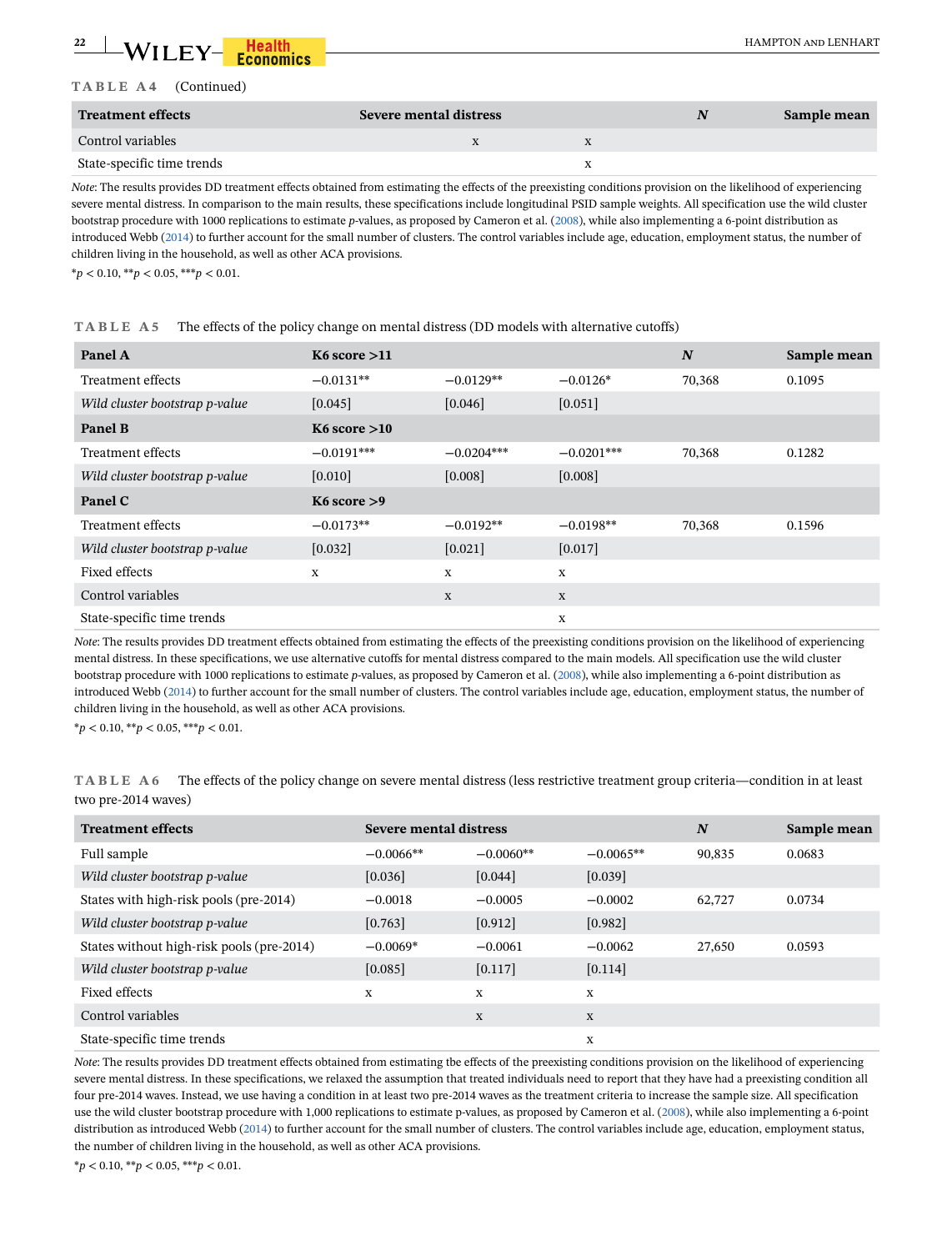**TABLE A7** The effects of the policy change on mental distress (excluding and adding control variables)

#### **Panel A: Excluding covariates**

| $\sim$ which is a microwantly covering s |                               |                           |                  |                     |        |
|------------------------------------------|-------------------------------|---------------------------|------------------|---------------------|--------|
|                                          |                               | Excluding                 |                  |                     |        |
|                                          | <b>Including all controls</b> | <b>Employment status</b>  | <b>Education</b> | Number of children  | N      |
| Treatment effects                        | $-0.0156***$                  | $-0.0161***$              | $-0.0151***$     | $-0.0152***$        | 70,368 |
| Wild cluster bootstrap p-value           | [0.006]                       | [0.005]                   | [0.007]          | [0.006]             |        |
| Panel B: Including additional covariates |                               |                           |                  |                     |        |
|                                          |                               |                           |                  | Consumed alcohol in |        |
|                                          | <b>Marital status</b>         | <b>Exercise frequency</b> | Smoker           | past week           | N      |
| Treatment effects                        | $-0.0155***$                  | $-0.0158***$              | $-0.0156***$     | $-0.0158***$        | 70,368 |
| Wild cluster bootstrap p-value           | $[0.007]$                     | [0.006]                   | [0.007]          | [0.006]             |        |
| Fixed effects                            | X                             | X                         | X                | X                   |        |
| Control variables                        | X                             | X                         | X                | X                   |        |
| State-specific time trends               | X                             | X                         | $\mathbf X$      | X                   |        |

*Note*: The results provides DD treatment effects obtained from estimating the effects of the preexisting conditions provision on the likelihood of experiencing severe mental distress. The sample means are 0.0809. Compared to the main analysis, we include and exclude additional covariates in these specification to check whether the results are robust to the in- and exclusion of certain control variables. All specification use the wild cluster bootstrap procedure with 1000 replications to estimate *p*-values, as proposed by Cameron et al. [\(2008](#page-17-15)), while also implementing a 6-point distribution as introduced Webb ([2014](#page-18-21)) to further account for the small number of clusters.

\**p* < 0.10, \*\**p* < 0.05, \*\*\**p* < 0.01.

**TABLE A8** Falsification test using fair/poor health as treatment group indicator (no pre-existing conditions pre-2014)

|                                | Severe mental distress |           |           | N      | Sample mean |
|--------------------------------|------------------------|-----------|-----------|--------|-------------|
| Treatment effects              | $-0.0064$              | $-0.0059$ | $-0.0062$ | 61,872 | 0.0606      |
| Wild cluster bootstrap p-value | $[0.159]$              | [0.166]   | $[0.162]$ |        |             |
| Fixed effects                  | X                      | X         | X         |        |             |
| Control variables              |                        | X         | X         |        |             |
| State-specific time trends     |                        |           | X         |        |             |

*Note*: The results provides DD treatment effects obtained from estimating the effects of the preexisting conditions provision on the likelihood of experiencing severe mental distress. In comparison to the main analysis, we remove individuals with preexisting conditions from the analysis. Instead, our treatment groups consists of individuals with fair or poor health prior to 2014. Individuals with excellent, very good, or good health prior to 2014 served as the control group. Given that treated individuals in this analysis should not have been denied insurance coverage, these specifications serve as falsification tests. Individuals with excellent, very good, or good health prior to 2014 served as the control group. All specification use the wild cluster bootstrap procedure with 1000 replications to estimate *p*-values, as proposed by Cameron et al. [\(2008](#page-17-15)), while also implementing a 6-point distribution as introduced Webb ([2014](#page-18-21)) to further account for the small number of clusters. The control variables include age, education, employment status, the number of children living in the household, as well as other ACA provisions.

\**p* < 0.10, \*\**p* < 0.05, \*\*\**p* < 0.01.

| TABLE A9 |  |  |  | The effects of the policy change on state migration |
|----------|--|--|--|-----------------------------------------------------|
|----------|--|--|--|-----------------------------------------------------|

| <b>Treatment effects</b>       | Moved to a different state since last survey wave |             | N           | Sample mean |        |
|--------------------------------|---------------------------------------------------|-------------|-------------|-------------|--------|
| Full sample                    | $0.0117***$                                       | $0.0097***$ | $0.0104***$ | 59,130      | 0.0465 |
| Wild cluster bootstrap p-value | [0.003]                                           | [0.007]     | $[0.006]$   |             |        |
| Fixed effects                  | X                                                 | X           | X           |             |        |
| Control variables              |                                                   | X           | X           |             |        |
| State-specific time trends     |                                                   |             | x           |             |        |

*Note*: The results provides DD treatment effects obtained from estimating the effects of the preexisting conditions provision on the likelihood of having migrated to a different state since the last survey wave. All specification use the wild cluster bootstrap procedure with 1000 replications to estimate *p*-values, as proposed by Cameron et al. [\(2008](#page-17-15)), while also implementing a 6-point distribution as introduced Webb ([2014](#page-18-21)) to further account for the small number of clusters. The control variables include age, education, employment status, the number of children living in the household, as well as other ACA provisions. \**p* < 0.10, \*\**p* < 0.05, \*\*\**p* < 0.01.